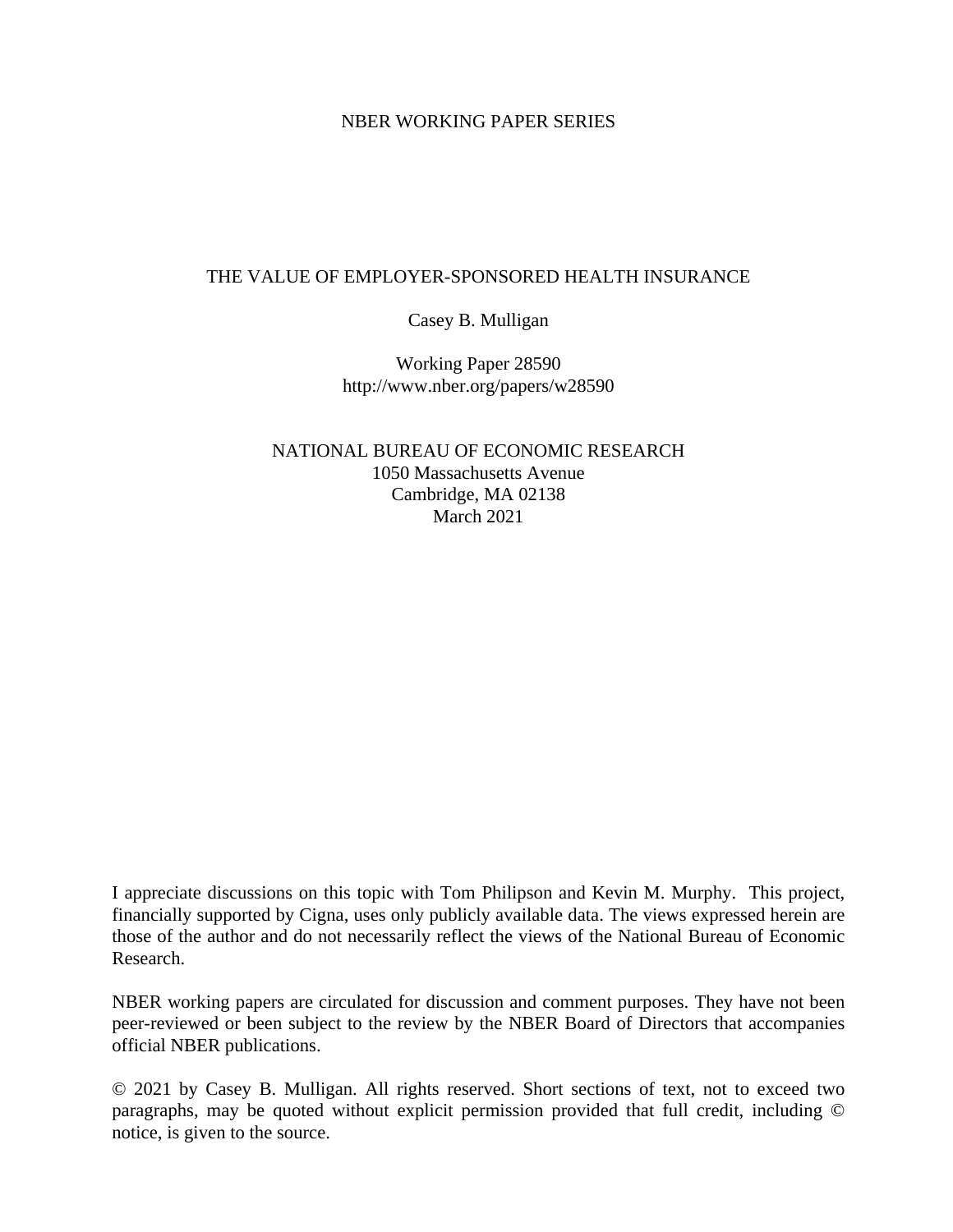The Value of Employer-Sponsored Health Insurance Casey B. Mulligan NBER Working Paper No. 28590 March 2021 JEL No. D40,D71,H30,I13,J32

### **ABSTRACT**

Based on published estimates of its price elasticity of demand and of tax wedges, as well as the method of revealed preference, I estimate that the annual social value of ESI is about \$1.5 trillion beyond what policyholders, their employers, and taxpayers pay for it. The private component of that value, which in some respects is the other side of "job lock," derives in part from group plans, with the group determined by many characteristics other than the demand for healthcare. With voluntary groups formed this way, adverse risk selection is reduced, the groups can be effective at obtaining substantial discounts and rebates for their members, and division of labor employed in shopping for health providers. ESI is also a mechanism for employers to act on their incentives for a healthy and productive workforce. External effects include tax externalities (in both directions), encouraging work, and easing government expenditure obligations by helping to prevent people from going without health insurance.

Casey B. Mulligan University of Chicago Department of Economics 1126 East 59th Street Chicago, IL 60637 and NBER c-mulligan@uchicago.edu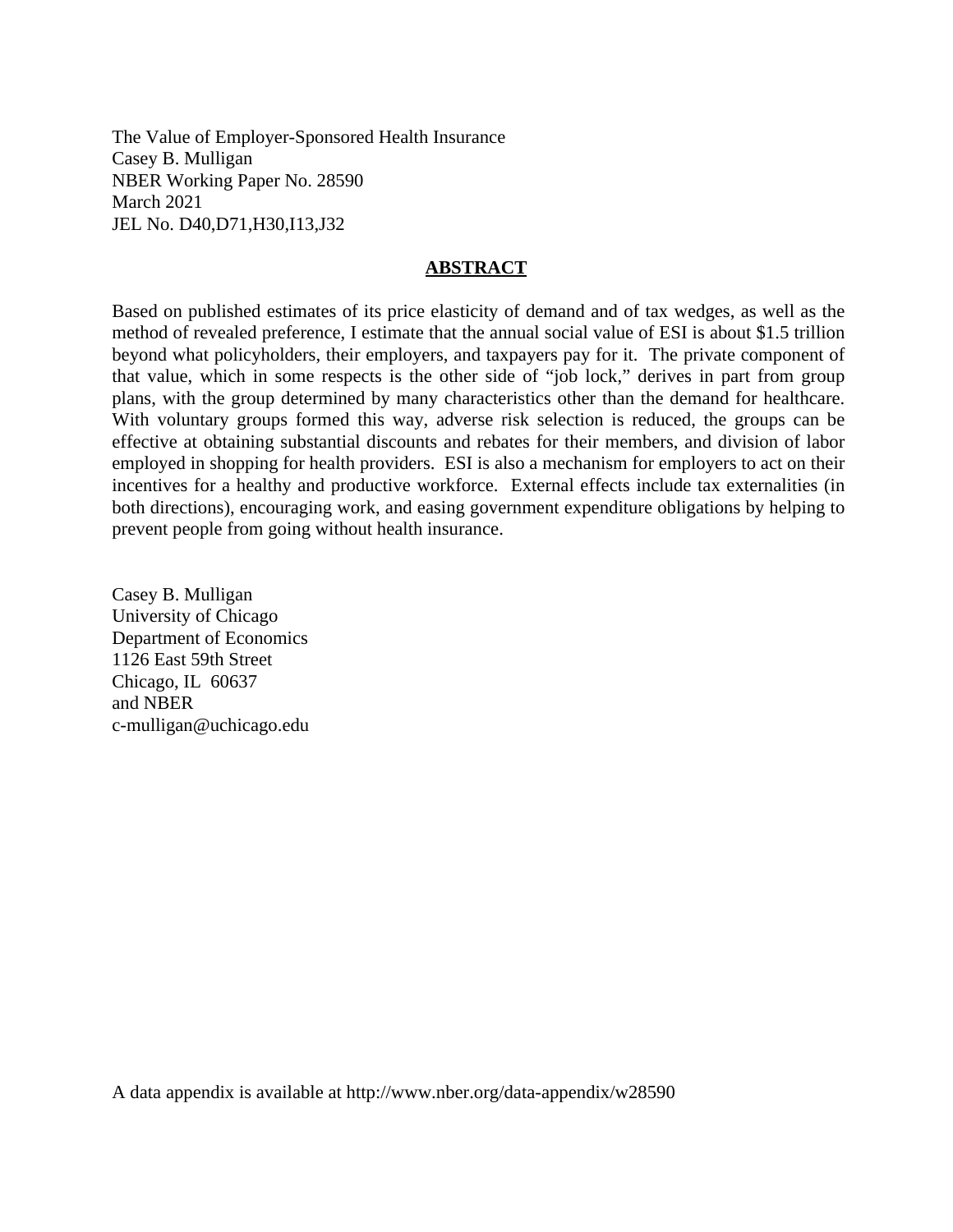#### **I. Introduction**

Employer-sponsored health insurance (ESI) is over a trillion-dollar market with about 160 million Americans (a majority) participating as plan members, of which about 80 million are policy holders and the remainder family members of policy holders. The policies are valuable not only to employers and employees, but society generally. The purpose of this paper is to estimate the social value of ESI and its components. Value in this paper is relative to a baseline in which ESI does not exist and consumers must instead choose between individual-market plans, existing government plans, and uninsured status.

The social value of ESI is the sum of private value and external value. Private value is the benefit that an individual family obtains from its access to ESI, whereas the external value is the benefit the same family obtains from the access that other Americans have to ESI. External value comes from the effect of ESI on work and thereby tax revenue and business formation, its effect on the number of people insured, and its effect on the number of people on subsidized insurance.

Two basic approaches are used to estimate private value in Section II of this paper. The first approach is revealed preference, which utilizes information on historical changes in the price of ESI and thereby the number of persons that remain on ESI if its price increased to various levels. As long as the underlying data is reliable, revealed preference methods carry a lot of weight in policy evaluation "because revealed preference data are based on actual decisions, where market participants enjoy or suffer the consequences of their decisions" (Office of Management and Budget 2003, p. 24). In other words, revealed preference shows a product to be (privately) valuable only to the extent that the product passes the market test.

The second approach is to separately estimate components of private value. One attractive feature of ESI is that it consists of group plans, with the group determined by many characteristics other than the demand for healthcare. With groups formed this way, adverse risk selection is reduced whereas individual-market plans require compromises to plan design or additional expenditure on administrative costs in order to manage the distribution of risks among the members of the plan. Diverse groups can also be effective at obtaining substantial discounts and rebates for their members. Another advantage of joining an ESI plan is that a single employer can represent multiple employees in shopping for and enrolling in plans, thereby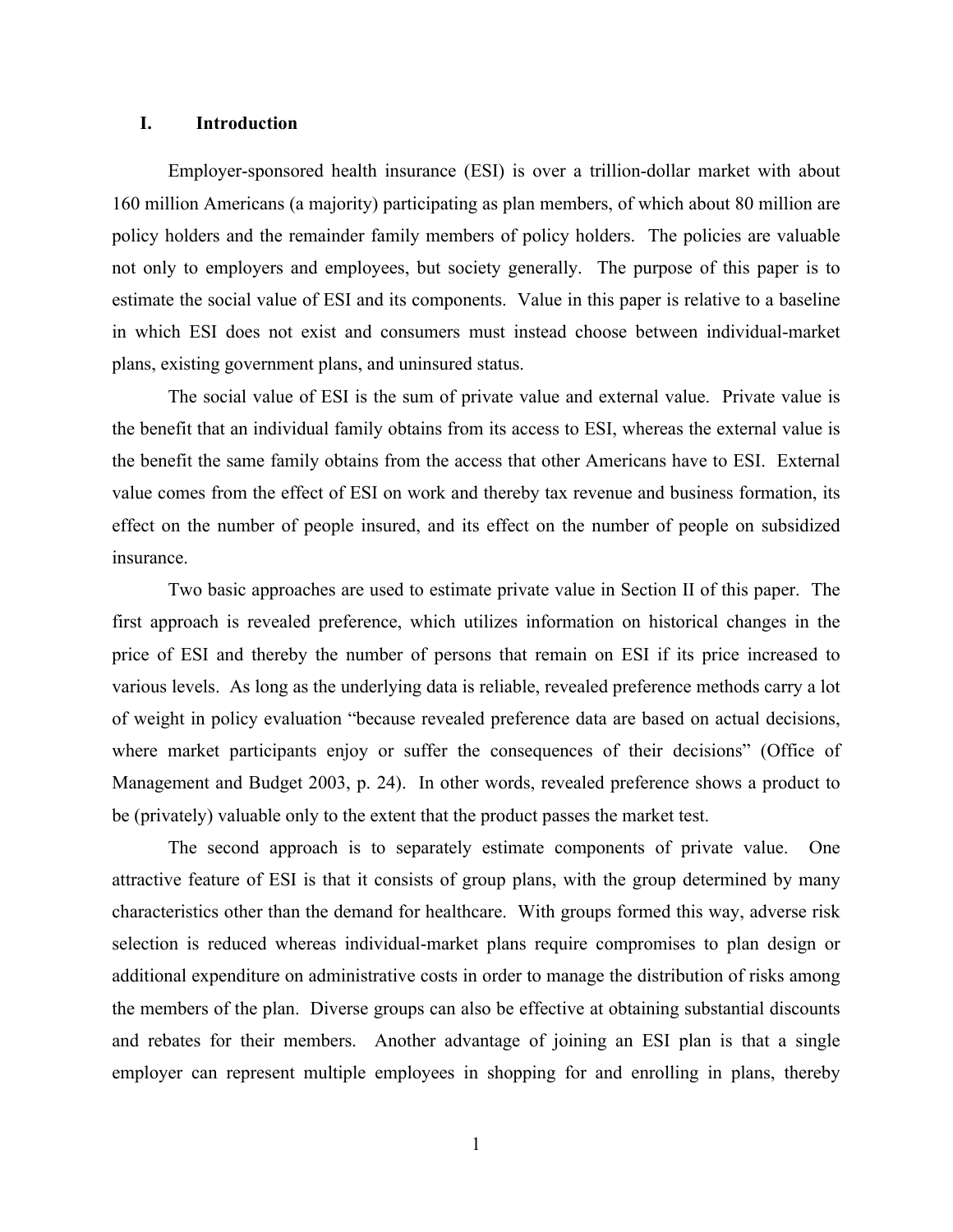reducing consumer effort. This is especially valuable for lower-income or lower-skilled workers who would have difficulty navigating the healthcare system on their own.

Employers and employees work together, and employers want employees to be healthy, particularly in the context of diseases that can spread around a workplace. Even beyond infectious diseases, employers have incentives for their workforce to remain healthy and therefore productive.

In taking both of these approaches, this paper assumes that decisions about work and coverage maximize the joint surplus of employers and employees.<sup>1</sup> This means, among other things, that insurance premiums paid by employers on behalf of employees nonetheless reflect the value that employees place on health insurance because the employer could be compensating the employee with additional salary instead of premium payments.<sup>2</sup>

Section II presents the revealed preference estimates of the private value of ESI, finding that it significantly exceeds what employers, employees, and (implicitly) taxpayers pay for it. Section III looks in more detail at components of the private value. Section IV estimates the social value of ESI, which is the sum of the private value and the external value. The external value is about \$0.7 trillion annually, putting the total social value at about \$1.5 trillion beyond what ESI costs annually.

<sup>&</sup>lt;sup>1</sup> This is the dominant framework in labor economics, as with Lazear (1979).

<sup>&</sup>lt;sup>2</sup> The composition of compensation between cash and health insurance has tax consequences, which are part of the analysis in this paper.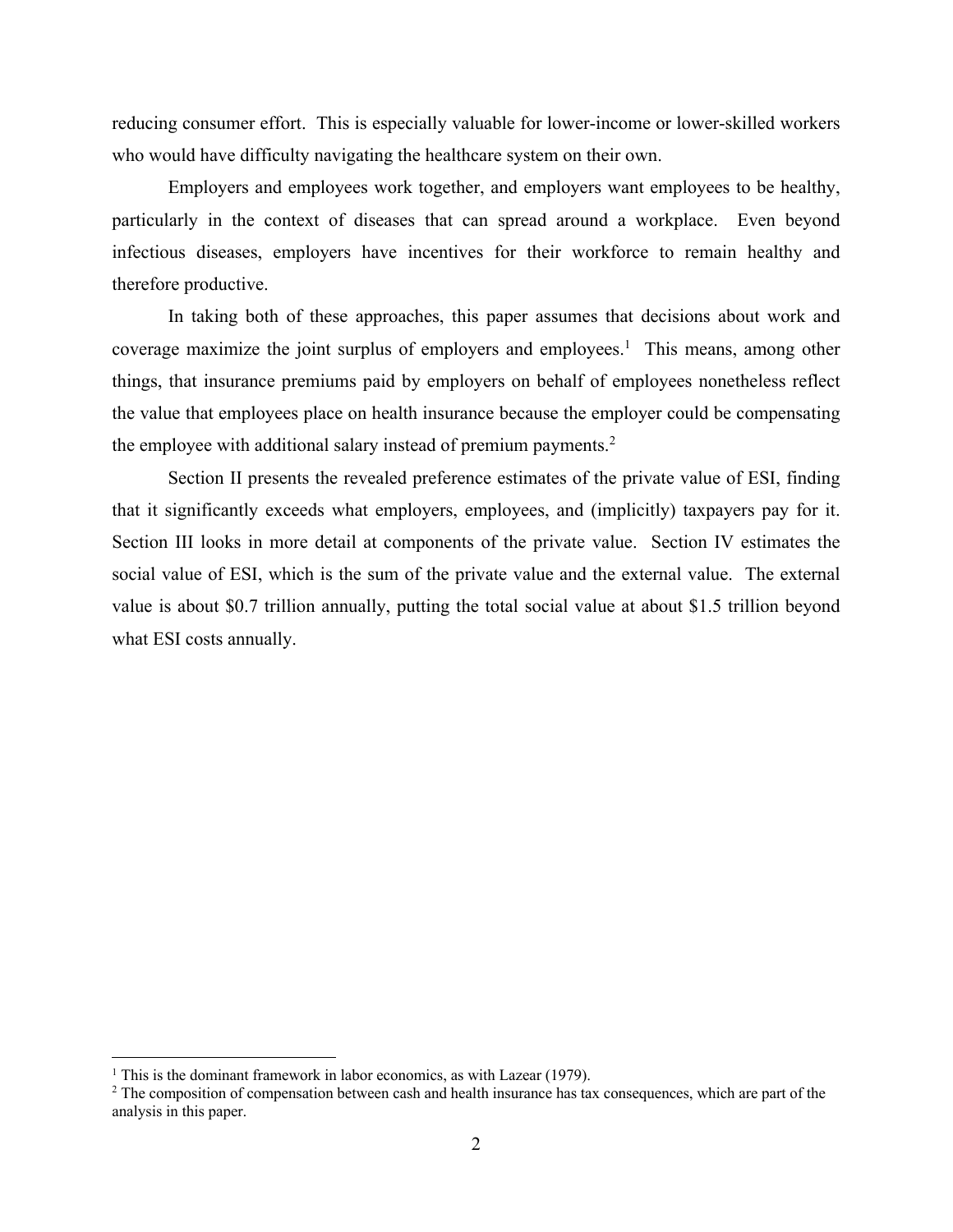#### **II. ESI passes the market test**

Because markets allocate goods with prices, the prices reflect valuations and costs by market participants. Specifically, all units sold in the market have values (to buyers) of at least the price paid, otherwise the buyers would not have purchased. If we observe the market two times separately, each time with the same set of buyer valuations, once with a low price and a second time with a high price, then the extra units sold in the former market are those units with valuations between the two prices. The units sold in the latter market are those units valued at least as much as its price (the greater of the two prices). This is the principle of revealed preference.3

With enough different price observations, including prices all the way up to the "choke price" where no units are sold, any and all units sold in the market can be valued. Namely, any sale with a buyer value of, say, one, occurs at a price of one (or less) but does not occur at any price greater than one. In terms of a demand curve, we order the units sold in descending order of value and their combined value (to buyers) is the area under the demand curve. The various price observations indicate the position and shape of this demand curve. In practice, we have only a finite number of observations and therefore applications of the principle of revealed preference must interpolate and extrapolate the values corresponding to the unobserved price points. For the purpose of interpolating and extrapolating values, this paper uses two alternative demand curves: linear and logistic.

Both value and the market demand curve refer to an alternative to purchasing the good being valued. For the purposes of revealed preference valuation, both must refer to the same alternative. For this paper, the valuation of interest is the aggregate value of ESI, which means that the demand curve appropriate for revealed preference analysis is the market demand curve for ESI where buyers have the alternatives of individual policies, participating in a government plan, or being uninsured (whichever of the remaining alternatives is "next best").

The market demand curve corresponding to the valuation question posed by this paper is similar to the price-quantity relationships revealed in a large number of empirical studies of ESI

<sup>&</sup>lt;sup>3</sup> Koo (1963) pioneered empirical analysis with revealed preference methods, building on theoretical advances dating back to Samuelson (1938) and Houthakker (1950). OMB (2003, p. 20) adds that "there is a large and welldeveloped literature on revealed preference in the peer-reviewed, applied economics literature." Note that a special case of revealed preference, "hedonic analysis," is also referenced as "revealed preference" but this paper uses the phrase in the broader sense.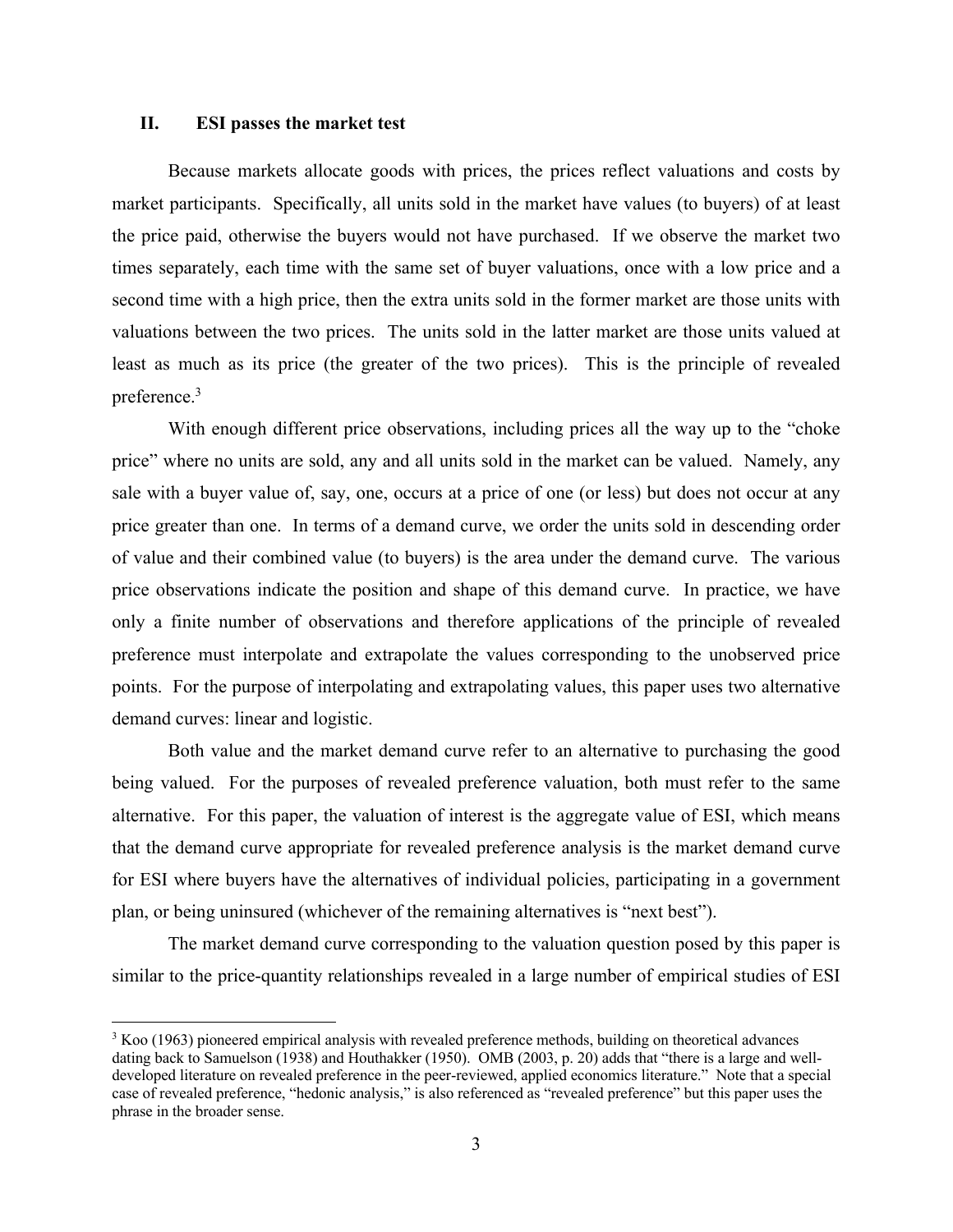using variation across firms in their workers' marginal tax rates. Conforming with the conceptual experiment, the workers populating the empirical studies do not have the alternative to be a policyholder at another employer because they carry their tax rates with them. Their spouses or partners, perhaps working at another employer, would also have similar tax rates (although could be different as to disposition of the payroll tax cap). However, dual-earning couples working for different employers would not experience the full estimated offer elasticity from an aggregate change in tax rates because consumers can switch to joining a spouse's ESI.<sup>4</sup> On the other hand, many of the empirical studies do not attempt to measure the effect of ESI prices on the amount spent by each policyholder, which is another margin by which market participants can substitute away from ESI when it gets more expensive.<sup>5</sup> In summary, the demand curve corresponding to this paper's valuation question has about the same price elasticity, and reflects about the same consumer surplus, as the demand curves estimated in the literature.

A review of more than 80 empirical studies of the price elasticity of the demand for health insurance finds that the local price elasticity of employer offer is about  $-0.6$  (Lui and Chollet 2006). The local price elasticity of ESI demand is the sum of the local elasticity of offer and the local price elasticity of take-up conditional on offer, which the same review finds to be small (typically, closer to zero than  $-0.1$ ). This paper therefore takes the local price elasticity of ESI demand to be  $-2/3$ .

A linear demand curve with a local price elasticity of  $-2/3$  has a choke price that is 150 percent above the price that consumers normally pay net of tax subsidies.<sup>6</sup> In other words, the linear assumption says that a 150 percent increase in price would eliminate all surplus and demand from the market, which arguably understates the values of those ESI members with the highest valuations. This is why the linear demand assumption likely understates the value of ESI.<sup>7</sup> Nevertheless, this assumption says that the private value of ESI is 175 percent of (i.e., 75

<sup>&</sup>lt;sup>4</sup> They might not experience the full spending elasticity, either, because categories of coverage dropped by the employer could be picked up by a spouse.

<sup>&</sup>lt;sup>5</sup> Gruber and Lettau (2004) measure the amount spent on ESI by an employer conditional on offering ESI, which reflects the product of the propensity of employees to take up the employer's offer, the share of premiums paid by employer, and the amount spent per policyholder.

<sup>&</sup>lt;sup>6</sup> For any linear demand curve with local price elasticity  $-\eta$ , the formula for the choke price is  $(1+\eta)/\eta$  times the price normally paid.

 $\bar{7}$  The conceptual experiment of eliminating ESI can be understood as the effects of raising the price of ESI so high that the choke point of the ESI demand curve is reached. In contrast, the empirical literature examines more local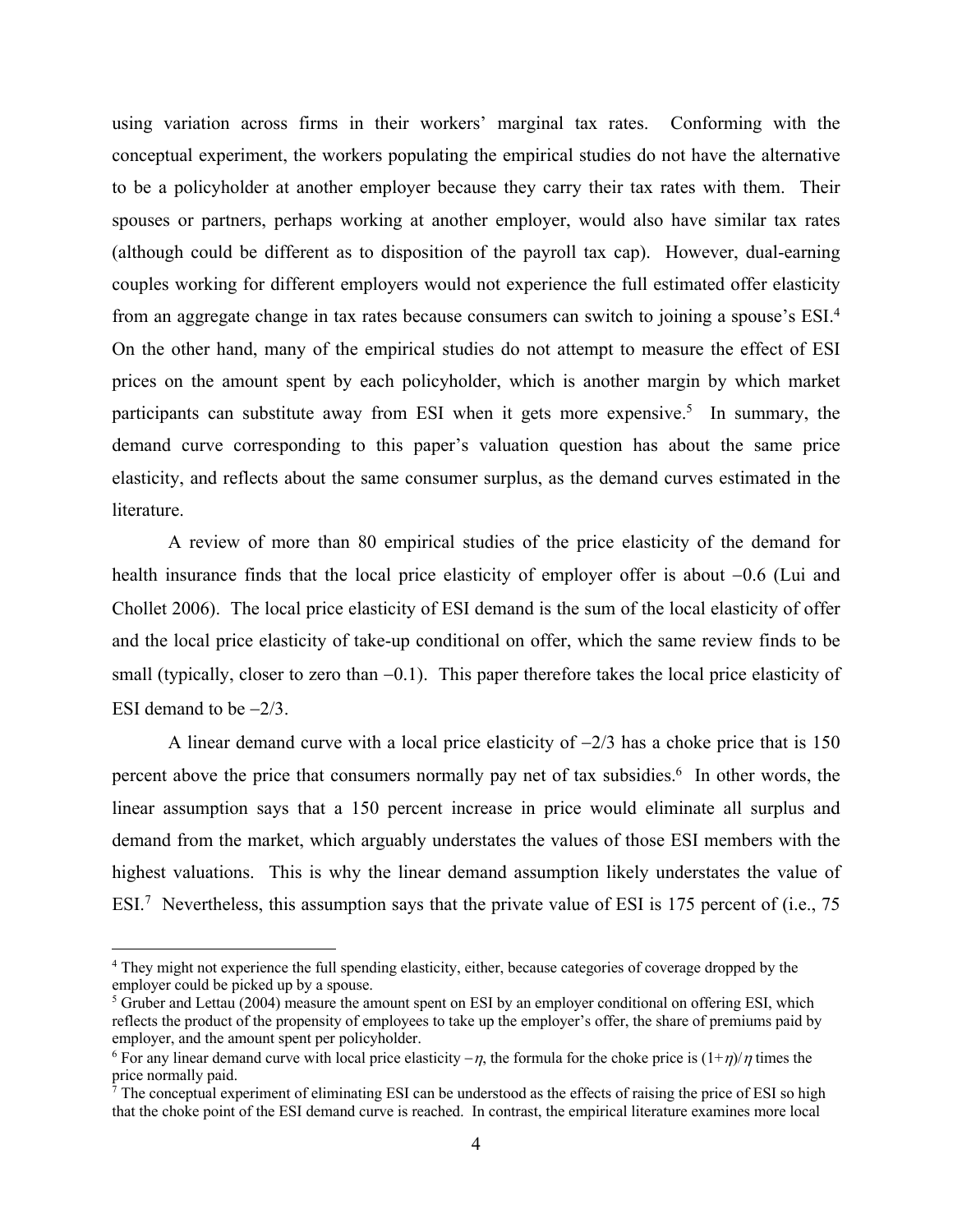percent more than) what is paid for ESI net of tax subsidies. In the aggregate, this is about \$0.8 trillion annually. The first column of Table 1 summarizes the results for the linear demand method.

#### **Table 1. Revealed Preference Estimates of the Value of ESI**

| Functional form                               |         | Linear Log-Logistic |
|-----------------------------------------------|---------|---------------------|
| Choke price, as ratio to normal price         | 2.5     | None                |
| Private surplus                               |         |                     |
| as percentage of consumer spending            | 75%     | 84%                 |
| \$ trillions per year                         | 0.8     | 0.9                 |
| Parameters                                    |         |                     |
| Local price elasticity                        | $-0.67$ |                     |
| Annual consumer spending on ESI, \$ trillions |         |                     |
| Before tax subsidy                            | 1.26    |                     |
| After tax subsidy                             | 1.04    |                     |
| Share of FT workers with ESI, 2015            | 0.83    |                     |

Sources: Lui and Chollet (2006), 2018 National Health Expenditure Accounts Table 5-6, Actuarial Research Corporation (2017), Carroll and Miller (2018), Long and Marquis (1999), author's calculations from the CPS Merged Outgoing Rotation Groups.

The linear demand model assumes that the value of ESI is uniformly distributed in the population. Because a family's value of ESI is related to its income, willingness to avoid hassle costs, and their value of health, the cross-sectional distribution of ESI values may be shaped more like the earnings distribution, which is approximately log-logistic. Figure 1 graphs both the log-logistic (green) and the linear (blue) demand curves supporting the results from the Table. Both demand curves have the same price elasticity in the neighborhood of normal ESI prices in order to represent the empirical estimates published in the aforementioned literature. More

price changes. As typical in the valuation of goods and services, the demand curve can be extrapolated from the observed data to the choke point by assuming a functional form.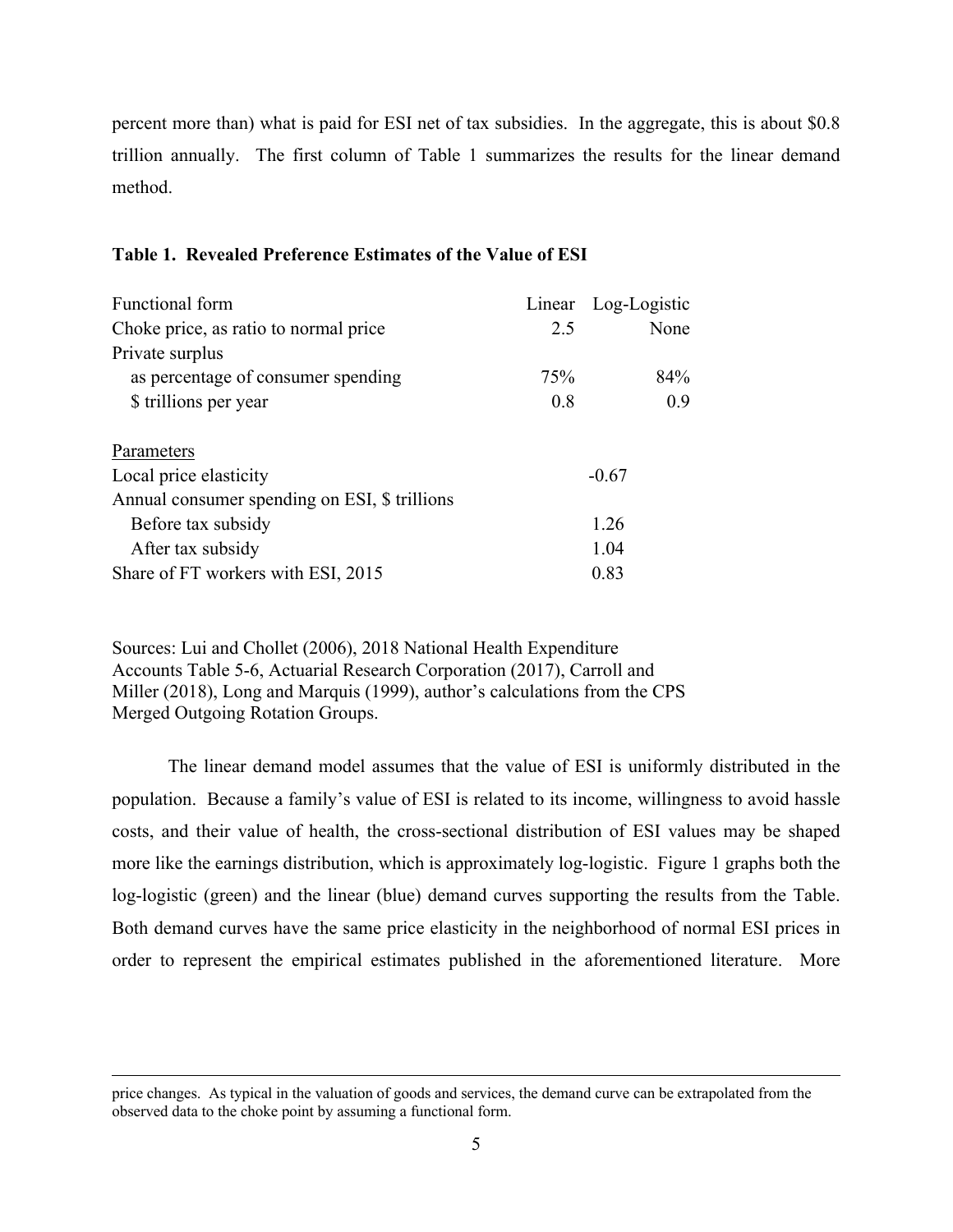generally, because the demand for ESI is not highly price elastic (demand is significant even at higher prices), there must be a significant consumer surplus from the existence of ESI.<sup>8</sup>



*Figure 1* Two demand curves used for revealed preference estimation

The second column of Table 1 shows results for the log-logistic model, calibrated so that at normal prices 83 percent of full-time employees are enrolled in ESI, as has been the case recently. The private value of ESI is 184 percent of (i.e., 84 percent more than) what is paid for ESI net of tax subsidies.<sup>9</sup> In the aggregate, this is almost \$1 trillion annually.

As noted previously, Table 1 and Figure 1 refer to the value of ESI relative to the next best alternative that has been present in the marketplace, which would be a particular individualmarket plan, a particular government program, or being uninsured. The next best alternative could be alternating between plans, programs, or uninsured over time. Because the next best alternative itself has value relative to the third best, fourth best, etc., forcing an individual to

<sup>8</sup> The price elasticities estimates cited by Lui and Chollet (2006) are routinely used for policy analysis, e.g., by

Congressional Budget Office (2007), Goldman, Jena and Lakdawalla (2010), Gravelle (2017), and Mahoney (2015). <sup>9</sup> Note that the standard deviation of log ESI values in this calibration of the log-logistic model is 0.14, which is

much less than the standard deviation of log earnings. Calibrations of the log-logistic model with greater variability show greater surplus. See also Appendix I.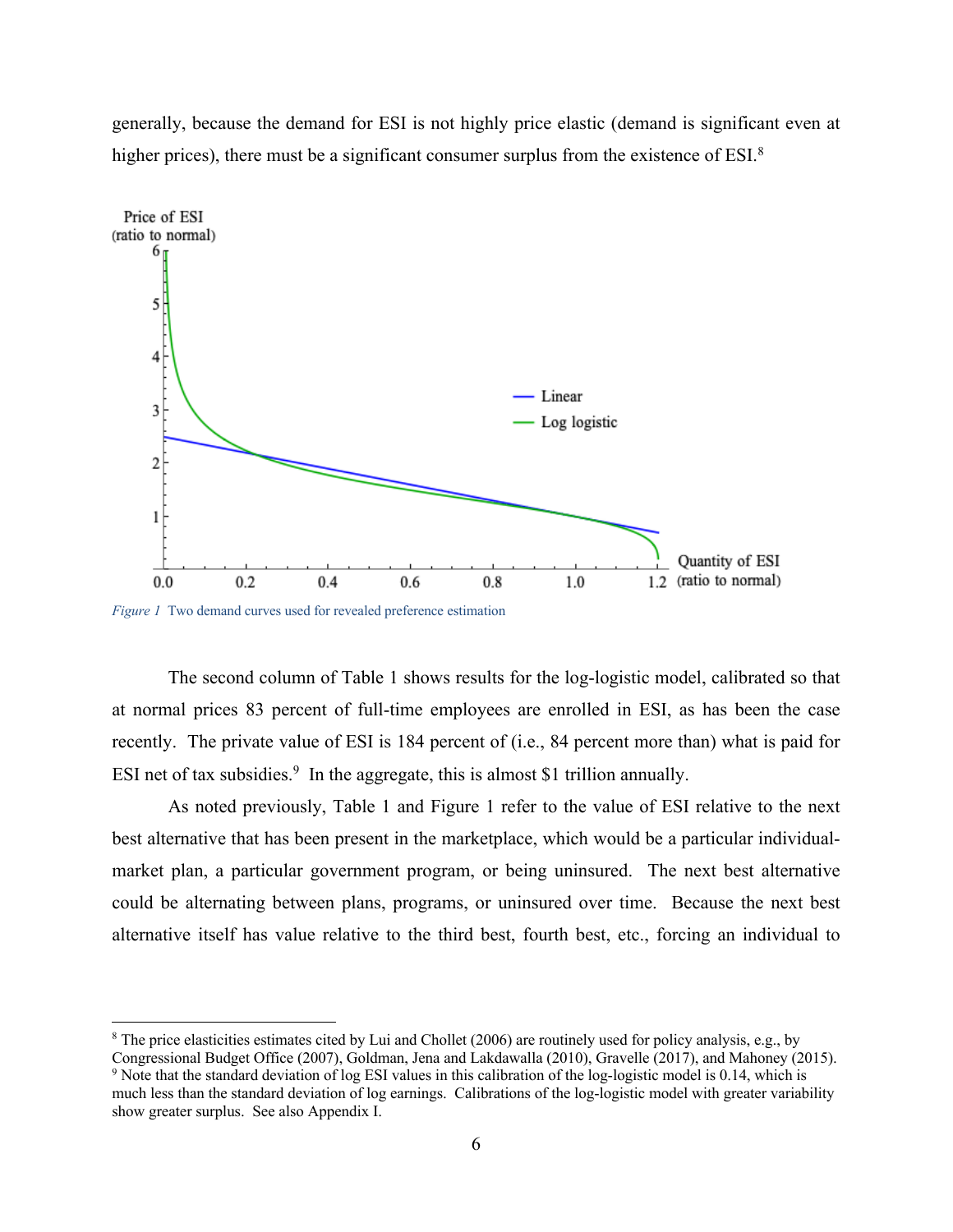replace her ESI with a particular individual-market plan or government program than is not next best for her would cost more than indicated in Table 1 and Figure 1.

#### **III. Sources of Value**

The significant value of ESI is apparent not only from worker's purchasing decisions, but also characteristics of the product itself. ESI is connected with healthcare and health, which are themselves valuable. ESI and its managers at the employer obtains substantial discounts and rebates and acquires valuable expertise on behalf of their members. A healthy workplace is important to both employers and employees. Moreover, the characteristics of ESI adapt and improve over time as insurers compete for employers who themselves compete for employees. This section provides more details on these ESI characteristics.

#### *III.A. The Value of Health*

Tremendous progress has been made on heart disease, infant sickness, and other erstwhile killers, adding tens of trillions of dollars to national wealth (Murphy and Topel 2006). Because a shifting emphasis on the health sector is a natural consequence of economic growth (Hall and Jones 2007), ESI becomes increasingly important over time as a means of financing that sector. This paper does not claim that ESI is synonymous with healthcare or health, because healthcare can alternatively be financed through individual-market plans, government programs, or paying cash directly to providers.10 At the same time, there is a relationship between the value of ESI and the value of health because ESI is the way that most Americans finance their healthcare. Furthermore, studies have connected ESI with health through, for example, prevention, detection, and management of chronic disease. It should therefore be no surprise that the average worker puts a lot of value on ESI.

Having good workers on the payroll may be the most important action a business can take, given that the majority of value added in the economy comes from labor. As part of attracting and retaining good workers who value ESI participation, employers benefit from offering ESI, especially in a competitive labor market. A 2017 survey of businesses found that 95 percent of employers offering coverage do so either out of "a sense of responsibility towards

 $10$  Health is not synonymous with healthcare because important elements of health are the efforts of individuals and families, as distinct from health providers.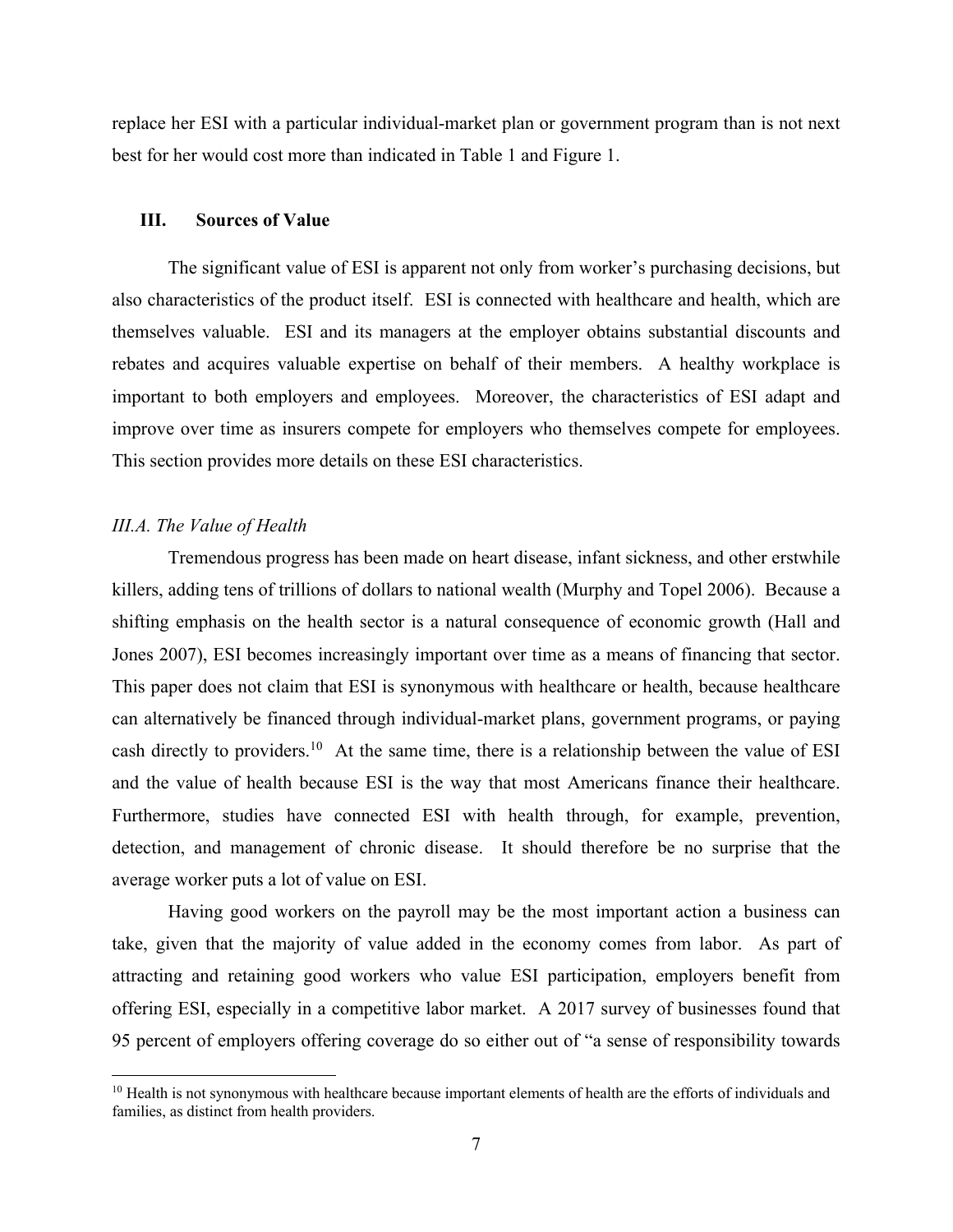employees" or "staying competitive with other companies" (Mercatus Center at George Mason University 2017). The businesses also proved to be "knowledgeable about the health plans offered by competitors, about the health plans that current employees had on their previous job, and about the current health plans of former employees" (Gallen and Mulligan 2018).

#### *III.B. Paying Less for Healthcare: the Value of Group Purchasing*

ESI is a procompetitive force in healthcare markets, where providers frequently have market power. Some of the provider market power derives from patents, especially in pharmaceuticals. Compliance with Affordable Care Act regulations spawned a rapid pace of hospital acquisitions of physician practices and other hospitals (U.S. Department of Health and Human Services 2018). State regulations such as "certificate of need," "scope of practice," and "network adequacy" requirements limit competition among hospitals, between healthcare occupations, and between states.

There are calls for deregulation to facilitate entry into, and competition between, health provider professions. But until that happens, competition can still be enhanced by group purchasing and negotiated discounts. ESI does exactly that, in some of the same ways that Costco, Sam's Club, and other buyers' clubs obtain manufacturer discounts on behalf of their members.

To further appreciate the social value of group purchasing, it helps to recall how sellers exercise market power: by restricting the quantity that they sell. A seller would like to raise its price – charge more – but cannot do so without restricting quantity. The Organization of Petroleum Exporting Countries (OPEC) is perhaps the most famous sellers' cartel. OPEC exercises its market power by limiting the oil production of each of its members. Healthcare providers do that too, with, for example, hospital regulators using "certificates of need" to restrict the quantity of hospital beds in the market or professional associations limiting the number of spots in certified medical schools (U.S. Department of Health and Human Services 2018). Exercising market power delivers more profits when the sellers face a demand curve that is less price sensitive, so that small reductions in quantity can sustain large price increases.

Buyers' clubs induce sellers to limit their exercise of market power by presenting them with a more price-elastic demand curve (Jaffe, et al. 2019). The members of Costco may not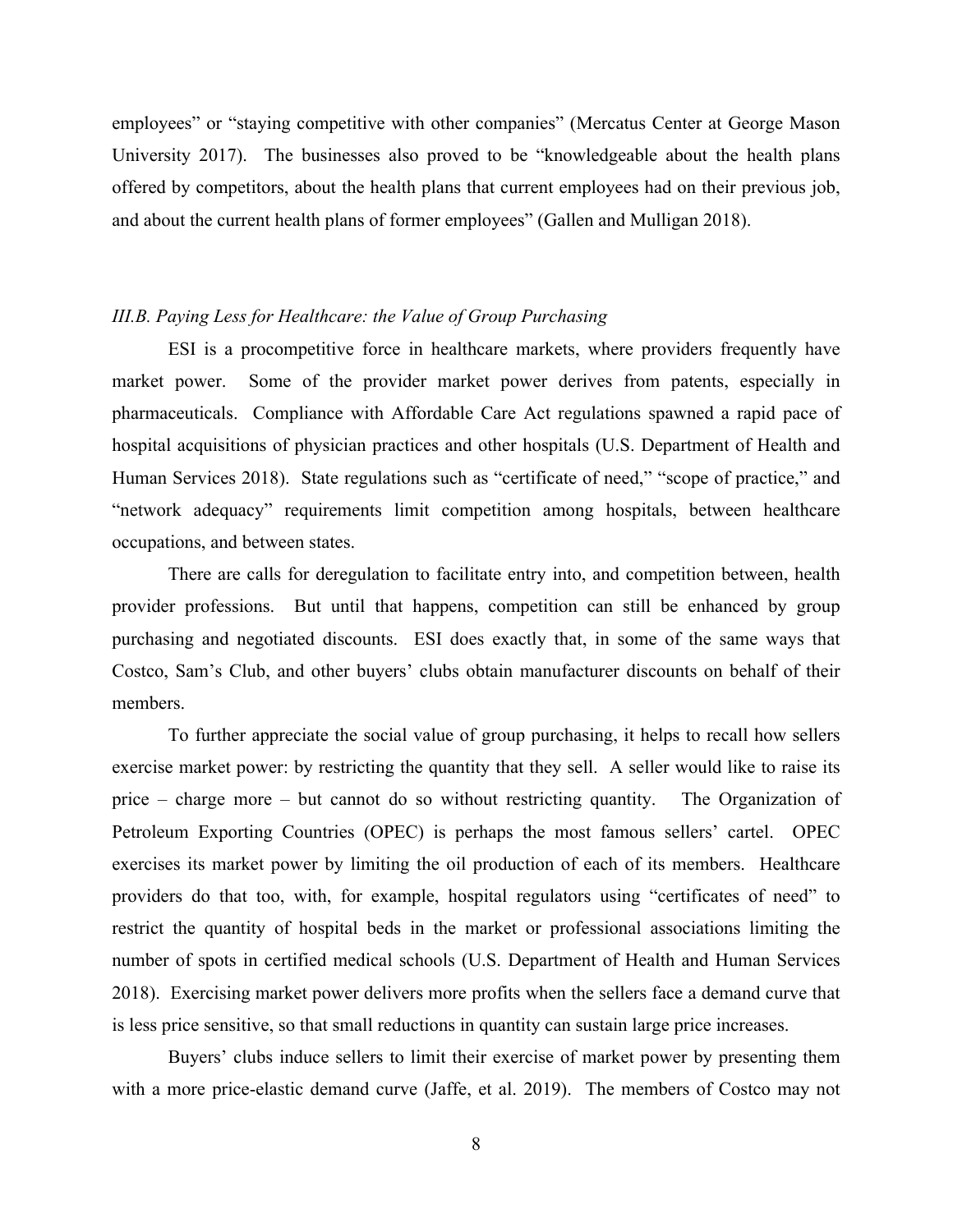have a particularly price-elastic demand for particular brands of, say, skateboards. Skateboard manufacturers know this and hike their prices when dealing with consumers individually. But Costco limits the number of manufacturers who can sell to their members to one or two manufacturers pricing the lowest. In effect, each manufacturer bidding to be in Costco faces a very price-elastic demand from the club because a small increase in price will cost her all of her sales through Costco. With a low price of skateboards in the store, Costco members buy more skateboards than they would if there were no buyers' clubs in that market. Quantity discounts obtained by buyers' clubs serve much the same purpose (Murphy, Snyder and Topel 2014). Either way, lower prices and higher quantities are the proof that buyers' clubs are procompetitive.

Sheer size of a buyers' club can also push prices lower, but the sheer size effect is anticompetitive because a buyers' club dominating the market restricts the amount that it purchases in order to squeeze a lower price out of the sellers. Lower prices and lower quantities are proof that the practices of a dominant buyer are anticompetitive.<sup>11</sup> This "monopsony" approach to purchasing healthcare is taken by "single-payer" countries, which restrict the quantity of healthcare by withholding treatments from particular demographic groups or having a narrower range of available drugs (Council of Economic Advisers March 2019). Results of monopsony in healthcare markets include shorter survival times for cancer, and fewer intensive beds available during the COVID-19 pandemic.<sup>12</sup>

In much the same way that Costco excludes skateboard manufacturers and restaurants exclude soda vendors, ESI plans exclude health providers in order to get their members a greater quantity of healthcare at a lower price. "Narrow networks" are one way this is done: the plan encourages its members with low coinsurance rates to use a select list of hospitals and doctors that have negotiated especially low rates with the plan.13 As an article in the *New England Journal of Medicine* explained, "providers that do not face the threat of exclusion [from the plan

<sup>&</sup>lt;sup>11</sup> Restaurant purchases of soda are an example of how buyers' clubs can be effective even on a small scale.

Restaurants, any one of which has purchases that are a tiny fraction of the overall soda market, typically tell Coca-Cola and PepsiCo that only one of the companies' products will be served in the restaurant, to be determined by which offers the lowest price (Klein and Murphy 2008). The result is sometimes a discount that is so significant that the restaurant provides consumers "free refills" (i.e., a large quantity of soda).

 $12$  See Philipson et al (2012) on cancer survival times. Rhodes et al (2012) measures per-capita intensive care beds around the world. The lowest four are all single-payer countries. Another difference between single-payer (or other large government programs) and ESI is that each workplace can have different ESI, tailored to their specific needs and circumstances.

<sup>&</sup>lt;sup>13</sup> The narrow networks used by plans for purchases of pharmaceuticals are known as "drug formularies."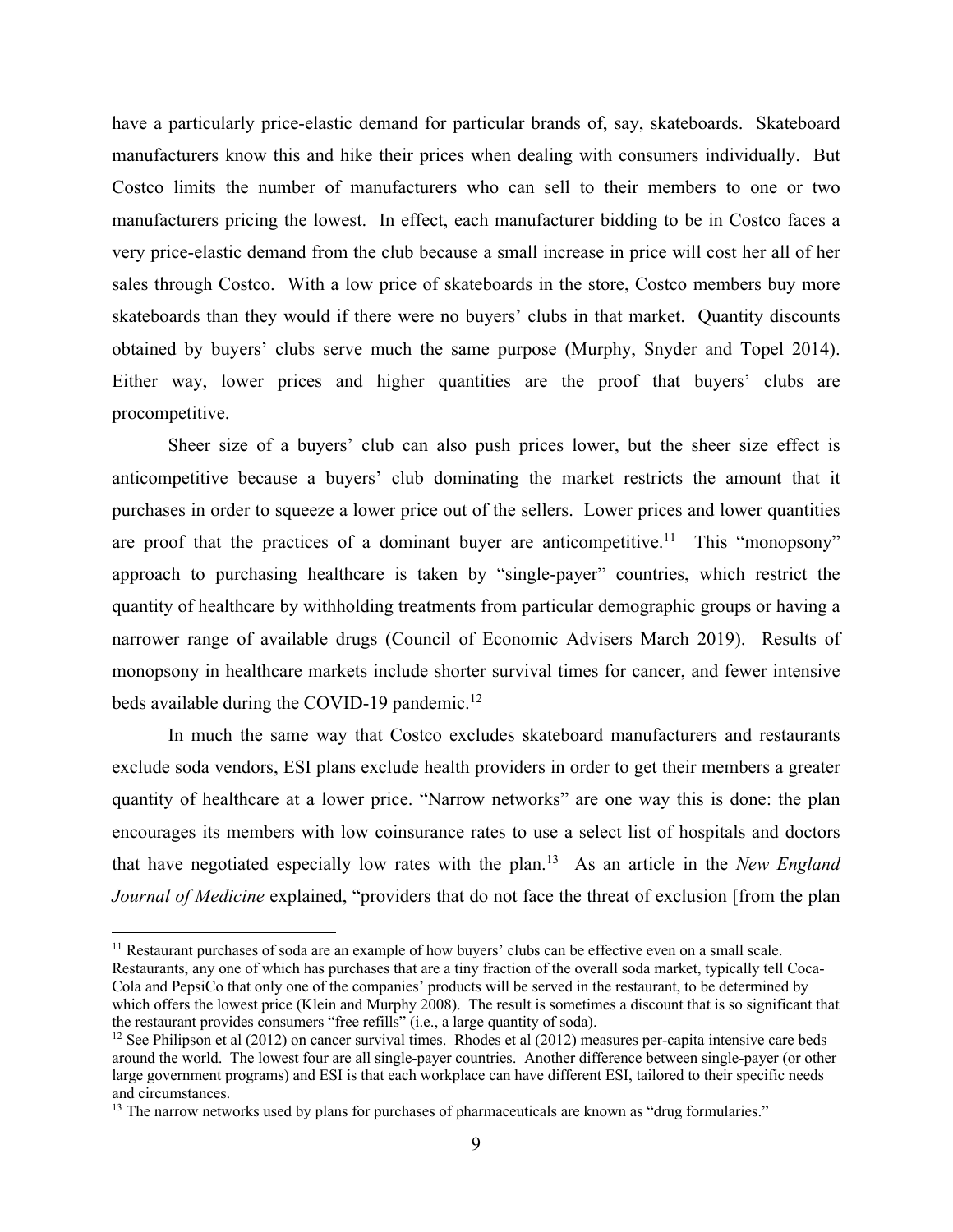network] have little reason to temper their demands for higher prices" (Howard 2014, p. 592). The article further notes that the consumer benefit from narrow networks is greatest when providers have market power to exercise, "as providers consolidate into large health systems, exclusive networks will provide insurers with their only recourse for limiting increases in payment rates."

Just as Costco membership has little relation to skateboard-brand preference, or restaurant choice little relation with soda-brand preference, working for a business has at most a weak relation with the demand for health insurance and its attributes. The diversity of the group is what allows the group purchasing to deliver so much value. If all of the patrons of a restaurant strongly preference Coke, Coke would have little reason to offer the restaurant a discount for an exclusive position on its menu knowing that customer demand alone would sustain that position. 14

The value created by group purchasing in healthcare has been significant. In 2011, private insurers (which are primarily ESI) obtained hospital discounts of at least 40 percent (Cooper, et al. 2019). Rebates of 12 percent were negotiated from prescription-drug manufacturers on behalf of private insurers.<sup>15</sup> These observations suggest that the total amount of rebates and discounts obtained by ESI plans likely exceeds \$100 billion annually. These amounts are not entirely benefits for consumers because, as explained previously, they are obtained by increasing the purchases from particular healthcare providers and reducing purchases from others (with an overall net increase).<sup>16</sup> Nevertheless the amounts are good proxies for the combined value of group purchasing to plans and providers (Jaffe, et al. 2019).

#### *III.C. Health in the Workplace*

As the Centers for Disease Control and Prevention (CDC) explains, the "workplace is an important setting for health protection, health promotion, and disease prevention programs. On

<sup>&</sup>lt;sup>14</sup> In the context of health insurance, a diverse group also helps reduce the costs of "adverse risk selection," which in extreme circumstances can leave a large fraction of the population uninsured (Hackmann, Kolstad and Kowalski 2015, Bundorf, Levin and Mahoney 2012).

<sup>&</sup>lt;sup>15</sup> The available data is for 2016, from Roehrig (2018).

<sup>&</sup>lt;sup>16</sup> Employers often give employees a choice of plans, some of which have narrower networks and lower premiums and others broader networks and higher premiums. An employee choosing a plan with narrower networks is trading the additional discounts and rebates (reflected in plan premiums) against the additional provider choice in the broader network.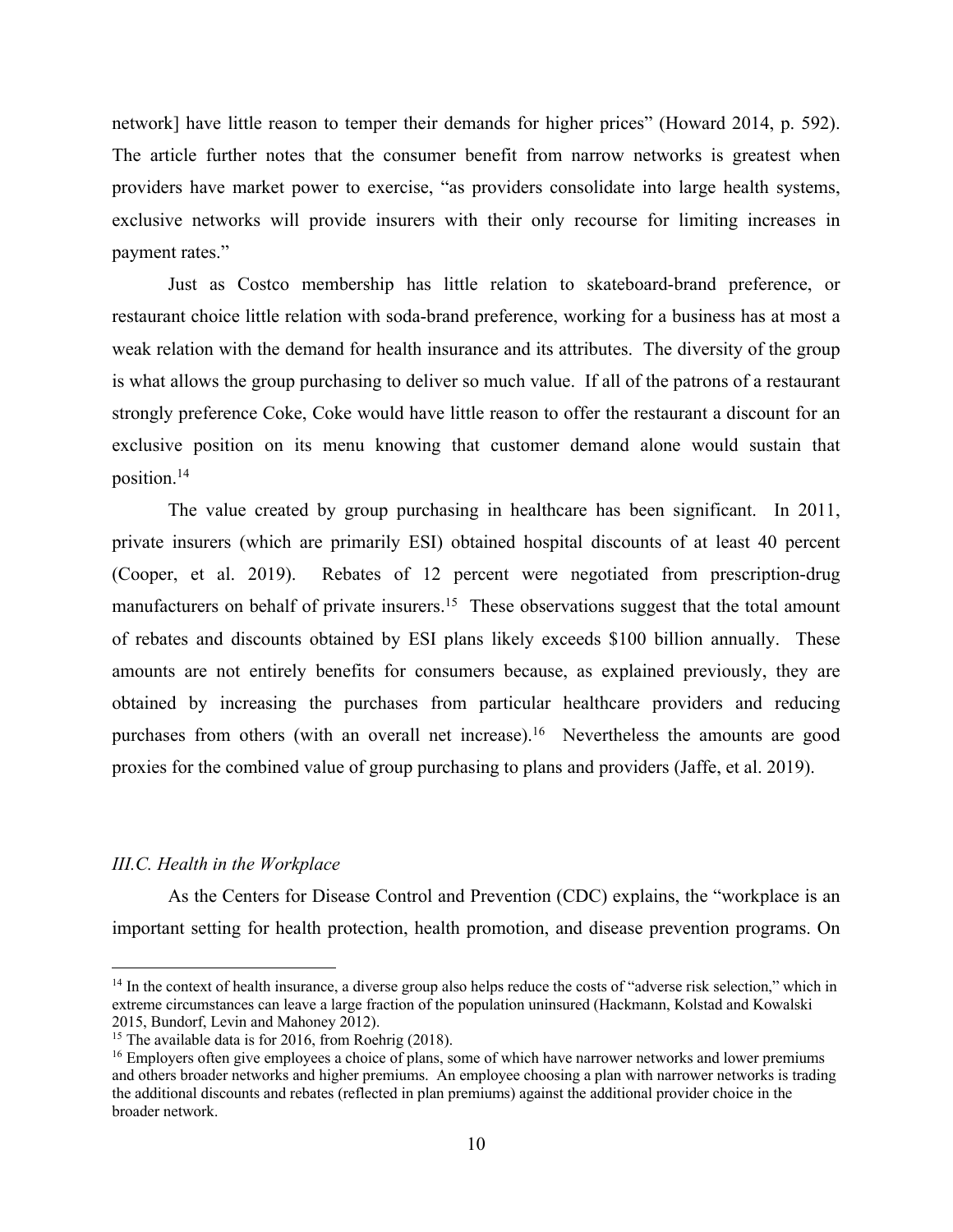average, Americans working full-time spend more than one-third of their day, five days per week at the workplace." (Centers for Disease Control and Prevention 2016). The World Health Organization adds that "occupational safety and health can contribute to improving the employability of workers…" (World Health Organization 2020). The CDC and others cite workplace health strategies such as tobacco-free campuses and coverage for preventative screenings that ESI plans promote and offer (Black 2017, Centers for Disease Control and Prevention 2018a).

Data collected by the CDC (2018a) indicate how employers help prevent, detect, and manage chronic disease, especially among large employers where ESI is nearly ubiquitous. Smoking cessation programs are particularly common prevention programs sponsored by employers. In terms of detection, conditions screened through employer programs can include blood pressure, blood cholesterol, diabetes, obesity, breast and other cancers, musculoskeletal disorders, and depression. Employers have multiple incentives to help reduce chronic disease in their workforce, including attracting and retaining employees who value such efforts and reducing health claims that translate into premiums paid by employers and their employees. In some occupations, such as trucking where goods need to be moved safely over road, poor health among the employees will create regulatory challenges for the employer and a substandard product for the consumer (Centers for Disease Control and Prevention 2018b).

The workplace may be the best place for controlling the spread of contagious diseases because employers and their insurers have incentives and can marshal necessary resources. During the COVID-19 pandemic, Cigna (a provider of ESI) waived cost-sharing and co-pays for "office visits, testing, and treatment…" as well as COVID-19 testing (Cigna 2020). They also provided information and advice to clients as to how to safely open their workplaces.

Although the COVID-19 pandemic is temporary, it has motivated changes in healthcare that may enhance the value beyond what this paper estimates on the basis of historical data. Most notable is adoption of telehealth by many health providers, which allows patients to receive some of their healthcare "services from their doctors without having to travel to a healthcare facility" (Centers for Medicare & Medicaid Services 2020). Mehrotra, et al. (2020) find that telehealth visits peaked in April 2020 at fourteen percent of all provider visits, from 0.1 percent before March. That percentage remained above seven even in the most recent data (end of July). As a cost of healthcare beyond payments to providers, travel to and from providers can be a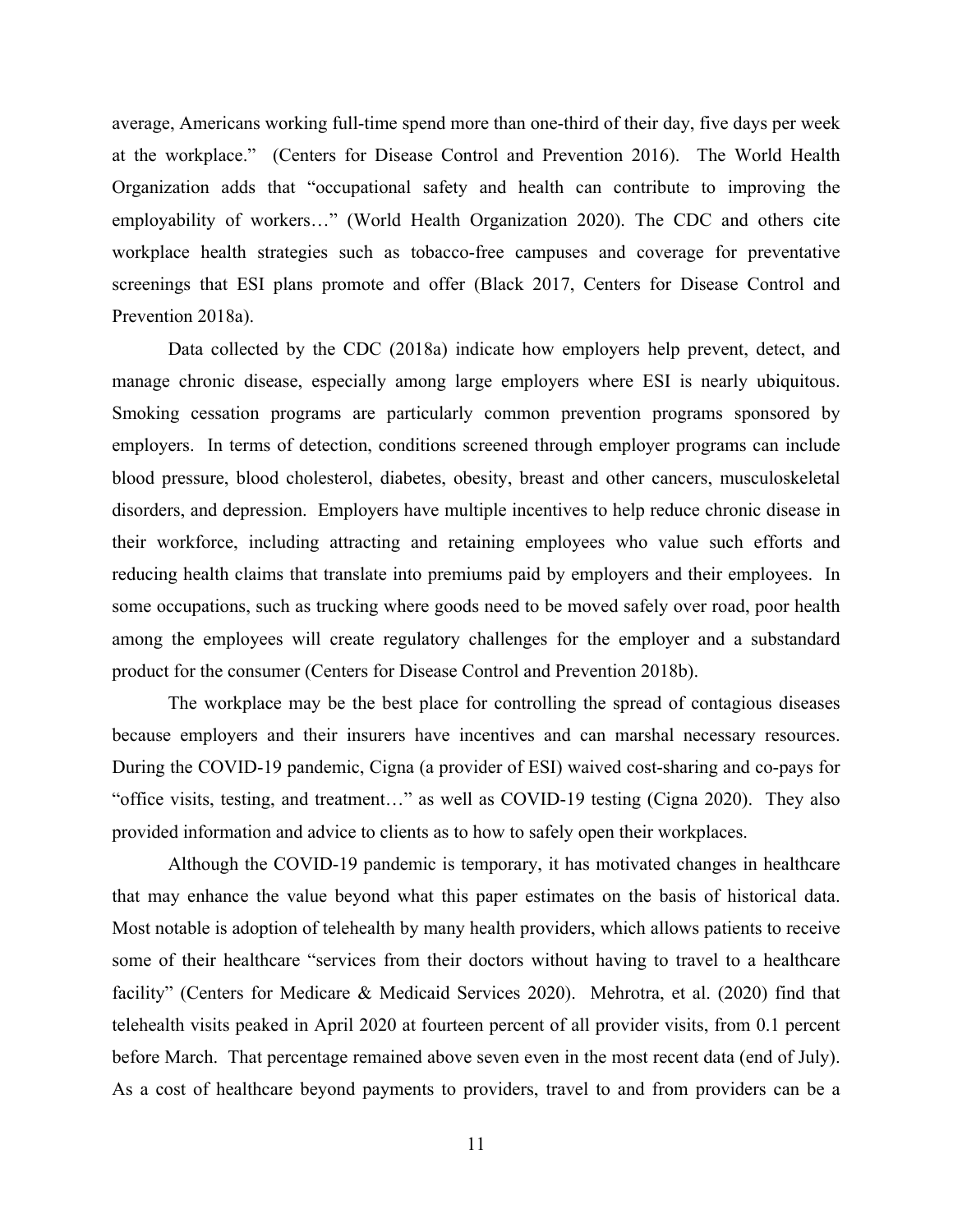significant barrier to receiving care (Leminen, Tykkyläinen and Laatikainen 2018, Nesbitt, et al. 2000). Reducing the travel costs thereby increases the value of insurance coverage that would help pay providers.

#### *III.D. Division of Labor and the Delegation of Insurance Decisions*

Psychology and economics studies have documented how many individuals can be overwhelmed by information and the range of choices in many markets. Moreover, the costs may not merely be psychic but also result in suboptimal decisions (Thaler and Sunstein 2009, Kahneman 2011).

At the same time, markets offer opportunities for specialization and division of labor. Specific employees in a business, or its agents, can specialize in acquiring and processing information about health providers as well as providing the administration for group purchasing activities. Specialists can monitor employee experiences with specific providers and be watchful for new providers and products. ESI is an especially common framework for engaging this kind of specialization.

Specialization in healthcare decisions has proven benefits. Kling et al (2008) find that individuals make better choices about plans when relevant information has been acquired and presented to them. Absent the specialization, Abaluck and Gruber (2011) find that choice errors add 27 percent to insurance costs. In the context of health insurance for working-aged people, that would be savings of almost \$2,000 per covered life year. Those funds could be saved by delegating information gathering and elements of decision-making to specialists motivated to advance the interests of the insured.

### *III.E. Innovation and Competition*

It is easy to take the above sources of value for granted but, as in any market, valuable goods and services are the result of innovation. Moreover, products are not static but evolve over time as market participants attempt to improve them. ESI is a large and competitive market in which employers (the buyers) seek the insurer that offers the most value to them and employees. Employers themselves are competing for employees and ESI is an important part of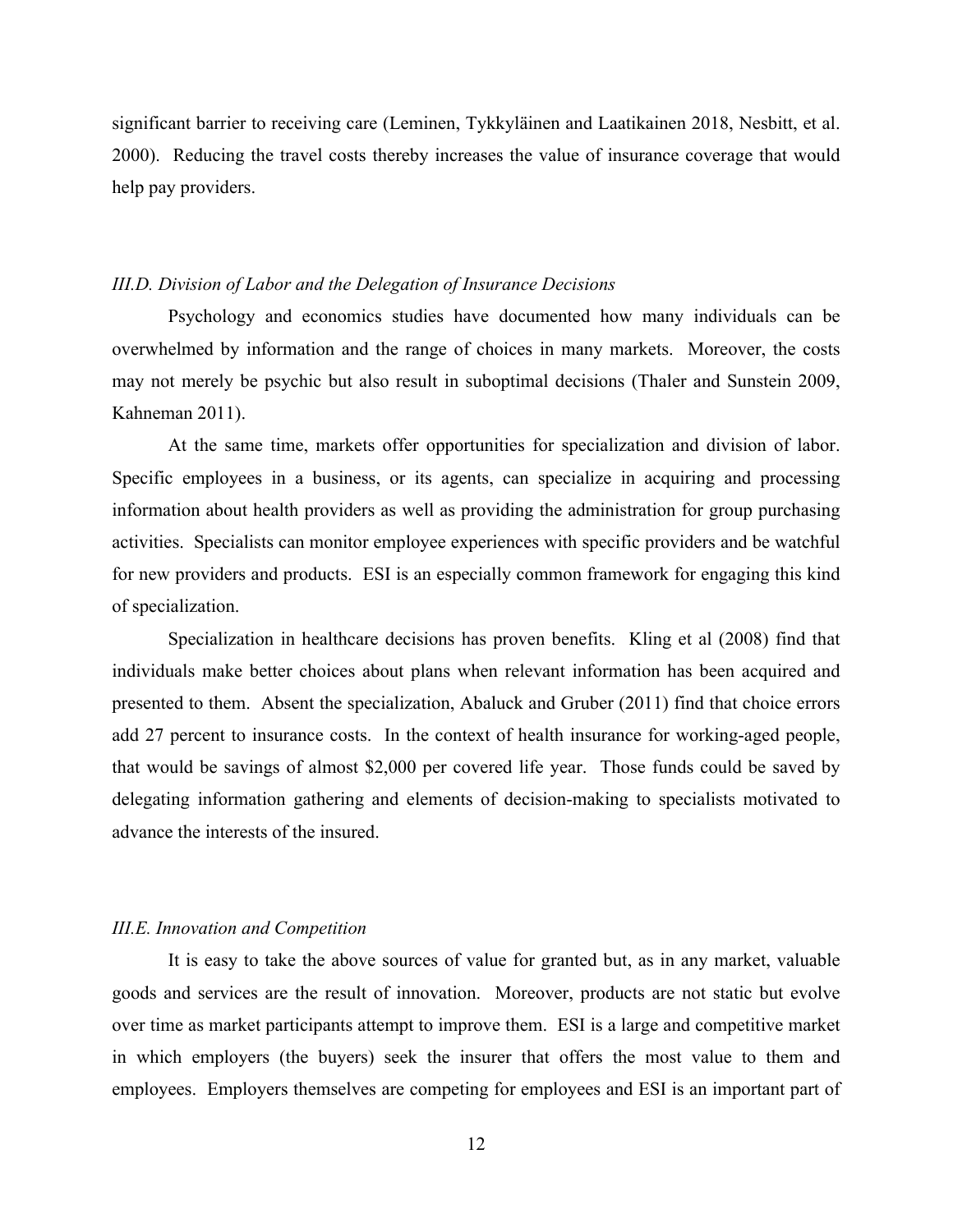that competition. Unfortunately, competition is largely ignored in many of the health insurance "microsimulation" models used to evaluate health policy: "the employers in the microsimulation models update their insurance offering without regard for what their competitors are doing." In reality, "the evidence shows that employers offer fringe benefits on the basis of their understanding of their competition, and not just characteristics of their current payroll."<sup>17</sup>

#### **IV. The Social Value of ESI**

The benefits of ESI include an important external component that accrues outside the factory gate. ESI is connected to work, which is not only important to working families, but also society generally because of the tax revenue and business formation it creates. ESI also helps prevent people from being without health insurance, which eases obligations on governments. The social value of ESI is the sum of private value (Sections II and III) and external value.

#### *IV.A. The Value of Work*

ESI, and the value it delivers to plan members, is connected to work. A person cannot participate in ESI without working or having a family member who works.<sup>18</sup> Eliminating ESI would therefore reduce work by eliminating an important advantage of working.<sup>19</sup> The average worker losing ESI cannot just take his money to purchase something else with the same value because, by definition, the worker leaves the ESI surplus behind. That is what it means for Figure 1's demand curves to be above one: each dollar spent on ESI is worth more than the value that the dollar would purchase elsewhere.

 $17$  Both quotes are from Gallen and Mulligan (2018, p. 78), referring to the Congressional Budget Office's Health Insurance Simulation Model, RAND's Comprehensive Assessment of Reform Efforts, and other microsimulation models reviewed by Remler, Zivin, and Glied (2004) and Buchmueller, Carey, and Levy (2013).

<sup>&</sup>lt;sup>18</sup> Former employees sometimes participate in ESI after they retire or otherwise separate from their employer. For example, 34 percent of non-elderly household heads and spouses unemployed in March 2012 were covered by their former employer's plan (Mulligan 2015, Table 4.2). Opportunity to participate in ESI after an employment tenure (spell), which for many workers is guaranteed by the Consolidated Omnibus Budget Reconciliation Act and other statutes, further adds to the value of the tenure. The guaranteed opportunities for continuation coverage are sometimes forgotten by labor market commentators asserting that losing health insurance coverage is a consequence of unemployment (Economic Policy Institute 2020).

<sup>&</sup>lt;sup>19</sup> Many studies have documented effects of ESI on work. Mulligan (2015) reviews the studies, and provides the example of "Mike Smith, who was working long hours in California as a district manager for a national auto parts dealer. Despite wanting to help care for his grandchild and elderly in-laws, Mr. Smith kept his manager job into his 60s because he and his wife wanted the health insurance that came with it."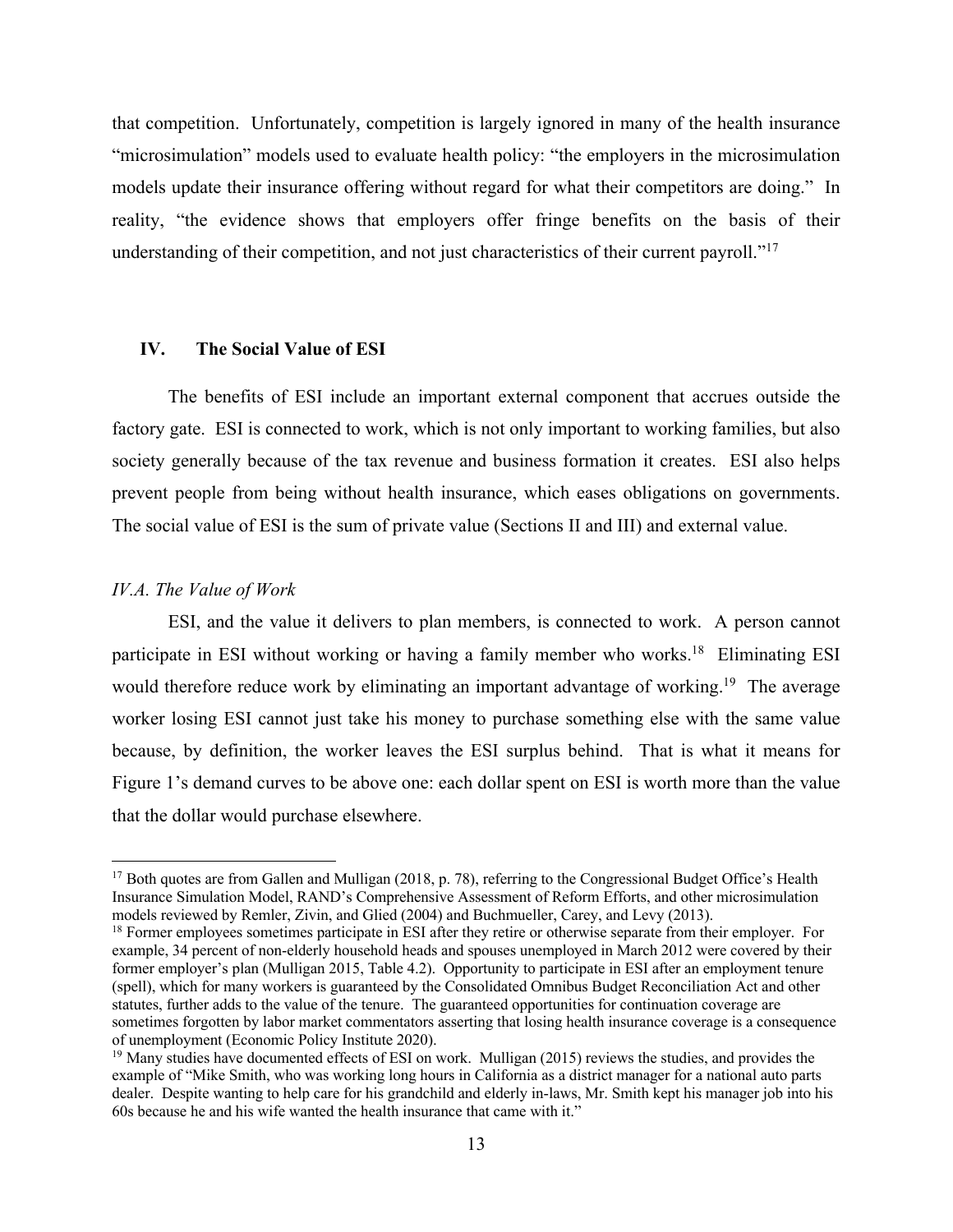The magnitudes of the work incentives are large. As shown in Table 2, if purchasing coverage and paying out-of-pocket costs for self and a family member at the national average, the median-wage worker spends about 30 percent of her compensation (which includes employer payments of premium) on ESI. Reducing or eliminating her surplus from ESI would therefore reduce the value of employment by a sizeable percentage. The ESI advantage of work is disproportionate for the lower-middle class because ESI is a greater fraction of their compensation: over 60 percent at half the median wage.

#### **Table 2. ESI Expenditure Shares at Various Points of the Wage Distribution**

*Each worker is assumed to cover herself and one family member at the average cost per ESI life year*

|                           | Expenditure  |
|---------------------------|--------------|
| Worker with:              | <b>Share</b> |
| Wage at half the median   | 0.61         |
| Wage at the median        | 0.30         |
| Wage at double the median | 0.15         |

Note: The median refers to the population of workers at employers offering ESI, which was about \$22 per hour in 2016.

#### Source: Mulligan (2015, Chapter 4)

Work is not only important to working families, but also society generally. Scholars ranging from Michael Sandel to Charles Murray have documented the harm to families and communities that comes from a lack of work. Sandel (2018) cautions against a "transition to a world without work" for the erstwhile working class because it misses "the meaning of work and its place in a good life." Murray (2013) links joblessness to reductions in civic engagement and other forms of social capital. Case and Deaton (2017, pp. 428f) attribute higher rates of suicide and fatal drug overdose in working class communities to their declining rates of employment and marriage.

Work directly generates about 80 percent of the tax revenue funding federal, state and local governments. Work indirectly generates even more tax revenue and creates additional business formation because few businesses can earn a profit or pay profits taxes without finding the right personnel to join their workforce. The tax revenues from work help fund government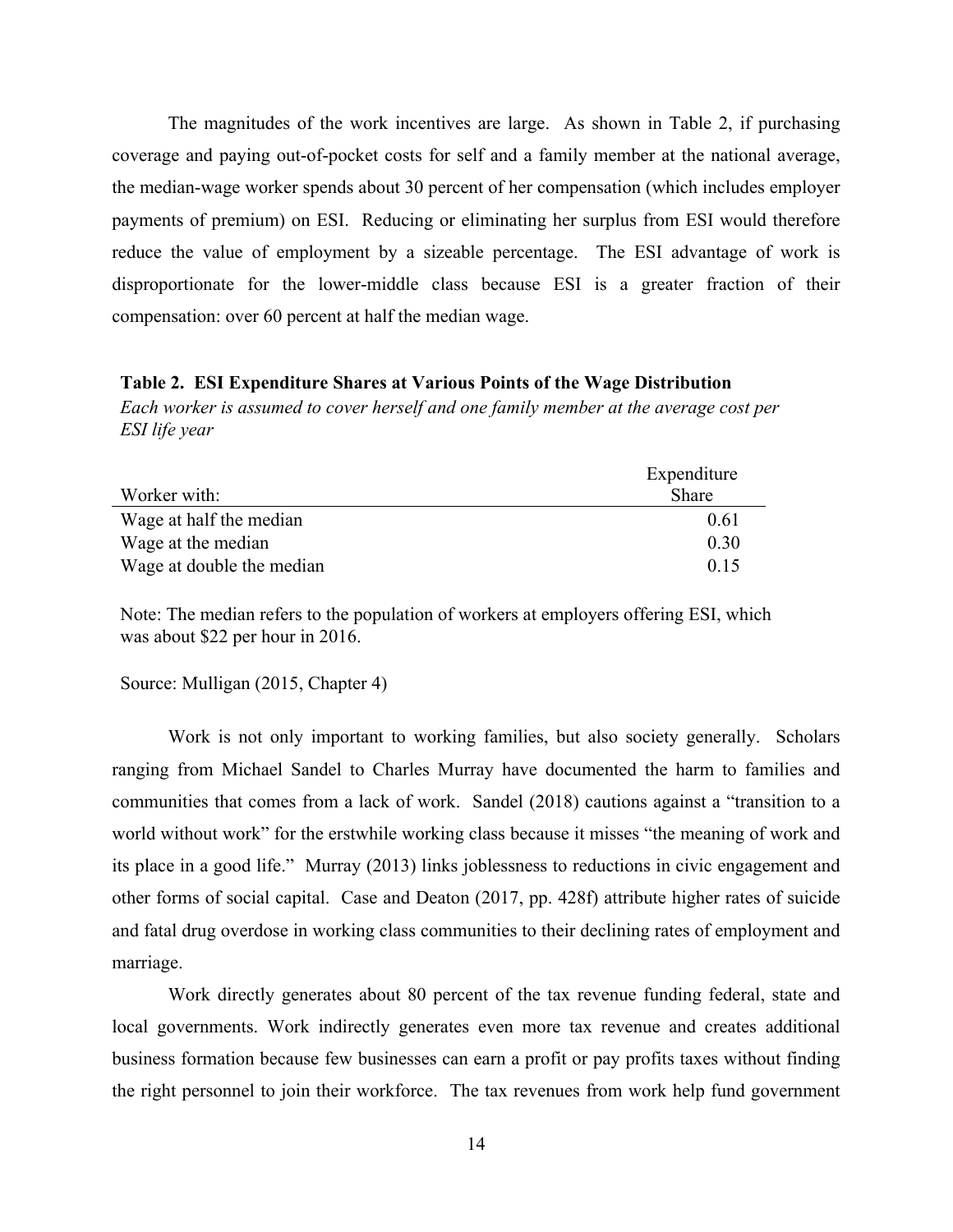programs and to keep tax rates lower. If ESI were eliminated, that would reduce work and thereby the aforementioned social benefits.

The tax- and profit-related external benefits from ESI are easiest to quantify because eliminating ESI is analogous to putting a new tax on work. By reducing work, such a new tax reduces profits and other tax revenues. The amount of the reduction per dollar of new tax is known as the "marginal excess tax burden" (METB) (Dahlby 2008). The METB is widely used in academic policy analysis and is recommended by the White House Office of Management and Budget (1992, 2003) for regulatory impact analysis.<sup>20</sup> Because the external effect of new tax revenue is the product of the METB and the dollar amount of that revenue, this method suggests that the external effect (in terms of profits and other tax revenues) of eliminating ESI is the product of the METB and the private surplus from ESI (\$0.8 to \$0.9 trillion annually). Using a METB of 0.5 in order to reflect the various markups and implicit taxes in the economy (CEA 2020), that puts the external effect of ESI at \$0.4 trillion. This is net of the implicit tax subsidy for ESI and does not count any value of the social capital effects of work that occur because ESI is available. $21$  See Table 3.

<sup>&</sup>lt;sup>20</sup> OMB (2019) recommends that more federal regulatory impact analyses use the METB.

 $^{21}$  In other words, ESI annually creates about \$0.6 trillion in profits and other tax revenues but at the same time, for given amounts and composition of national income, reduces payroll and income tax revenues by about \$0.2 trillion because ESI premiums are excluded from the tax bases (U.S. Department of Treasury, Office of Tax Analysis 2018). The \$0.4 trillion cited in the text is the net of these two effects.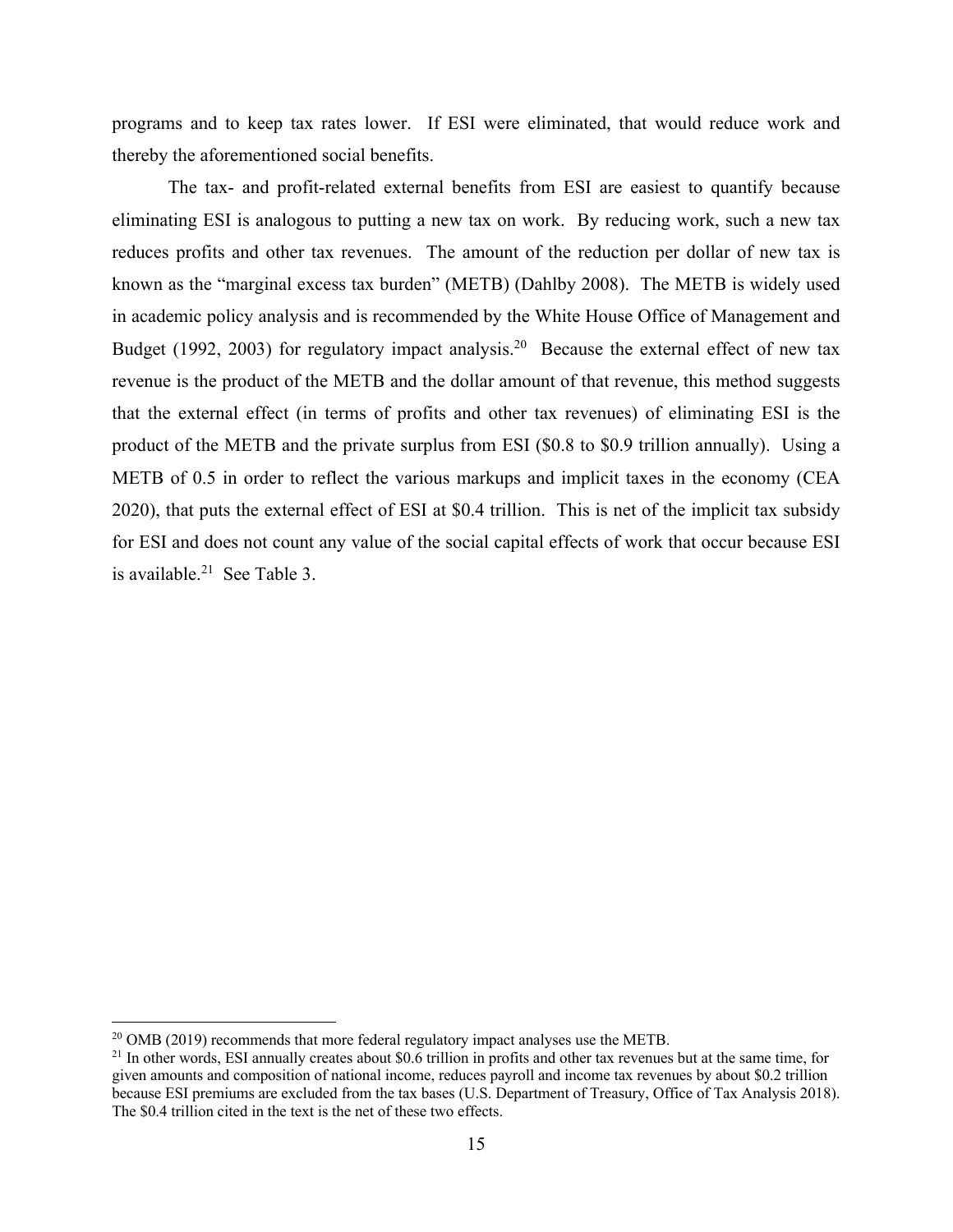#### **Table 3. The Social Value of ESI**

*\$ trillions per year, unless otherwise noted*

| Functional form                                       | Linear  | Log-Logistic     |  |
|-------------------------------------------------------|---------|------------------|--|
| Private surplus (Table 1)                             | 0.8     | 0.9 <sub>0</sub> |  |
| Positive effects on other tax revenues and profits    |         |                  |  |
| Tax expenditure on ESI                                | $-0.2$  | $-0.2$           |  |
| Increased taxable factor supplies                     | 0.6     | 0.7              |  |
| Reduced healthcare subsidies                          |         |                  |  |
| Uncompensated care                                    | 0.04    | 0.04             |  |
| Individual-market subsidies                           | 0.2     | 0.2              |  |
| <b>TOTAL</b> = Social Surplus of ESI                  |         |                  |  |
| \$ trillions per year                                 | 1.4     | 1.6              |  |
| \$ per year per insured life                          | \$9,124 | \$10,000         |  |
|                                                       |         |                  |  |
|                                                       |         |                  |  |
| <b>Parameters</b>                                     |         |                  |  |
| Marginal Excess Tax Burden, rate                      |         | 0.50             |  |
| Millions insured by ESI                               |         | 157              |  |
| Share of ESI that would be uninsured                  |         | 0.27             |  |
| Per capita annual external cost of uncompensated care |         | \$989            |  |
| Per capita annual subsidy for individual market       |         | \$1,900          |  |

Sources: CEA (2019a), CBO (2018), Avalere (2018), Kaiser Family Foundation (2020)

The role of ESI in encouraging work has been pejoratively described as "job lock." As economist Ed Dolan (2018) laments, "people with [ESI] are less likely to change jobs, become self-employed, retire early, or reduce hours of work." These behaviors are just the other side of the coin of ESI's tremendous value: workers sometimes give up other things of value in order to have ESI. These are the workers represented by the parts of Figure 1's demand curve near a price of one. What the job lock literature ignores is that workers giving up leisure time or early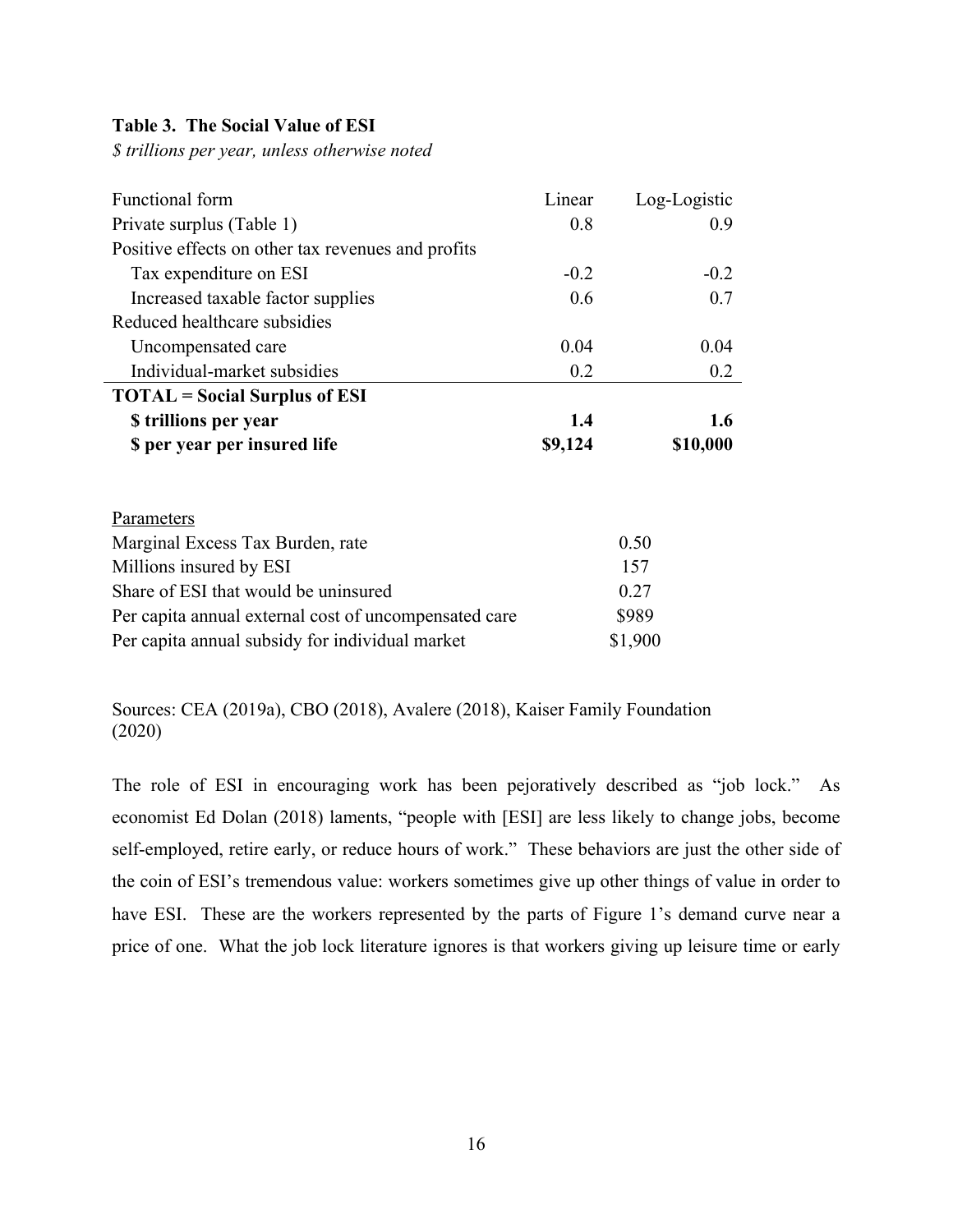retirement in order to retain ESI are conferring a positive externality through the payment of additional taxes and the other channels noted in Table 3.22

## *IV.B. Getting People Covered*

An important goal of the 2010 Affordable Care Act was to "increase the number and share of Americans who are insured" (Section 10106). Even if eliminating ESI had no effect on work, it would remove the number one health insurance option, leaving those erstwhile covered either uninsured, on a government plan, or on an individual-market plan. Each of these three would create additional expenses for federal, state, and local government budgets. Based on previous studies of the effect of expanding ESI on the enrollment status of the U.S. population, I assume that 27 percent of those on ESI would become uninsured and 73 percent join individualmarket or government plans.<sup>23</sup> If uncompensated care costs \$989 per uninsured per year, this component of the external cost of ESI totals \$0.04 trillion annually.

The average annual subsidy in the individual market (plans compliant with the Affordable Care Act requirements) is currently about \$3,800 (Council of Economic Advisers February 2019). Conservatively assuming half that subsidy for the average person taking up individual-market or government plans as the result of the elimination of ESI, those additional individual-market subsidies would be about \$0.2 trillion annually.<sup>24</sup> Including the private surplus, the aggregate annual social value of ESI is between \$1.4 trillion and \$1.6 trillion beyond what workers and taxpayers pay for it.<sup>25</sup> Per covered life, the aggregate annual social value is between \$9,000 and \$10,000.

<sup>&</sup>lt;sup>22</sup> Note that the question posed in this paper – the costs of eliminating  $ESI -$  is different from the questions posed in the "job lock" literature such the effects of subsidizing specific segments of the private insurance market. As noted previously in this paper, a significant number of workers retain their ESI after leaving employment.

 $^{23}$  Council of Economic Advisers (February 2019), Congressional Budget Office (2018), and Avalere (2018). <sup>24</sup> This amount would be much greater to the extent that a large number of persons were moved to Medicaid, where

the average annual spending per non-elderly person enrolled is about \$4,400 by the federal government plus additional subsidies from states (Congressional Budget Office 2017).

<sup>&</sup>lt;sup>25</sup> Recall from Table 1 that about \$1.3 trillion is spent annually on ESI, including premiums, implicit tax subsidies, and out-of-pocket payments.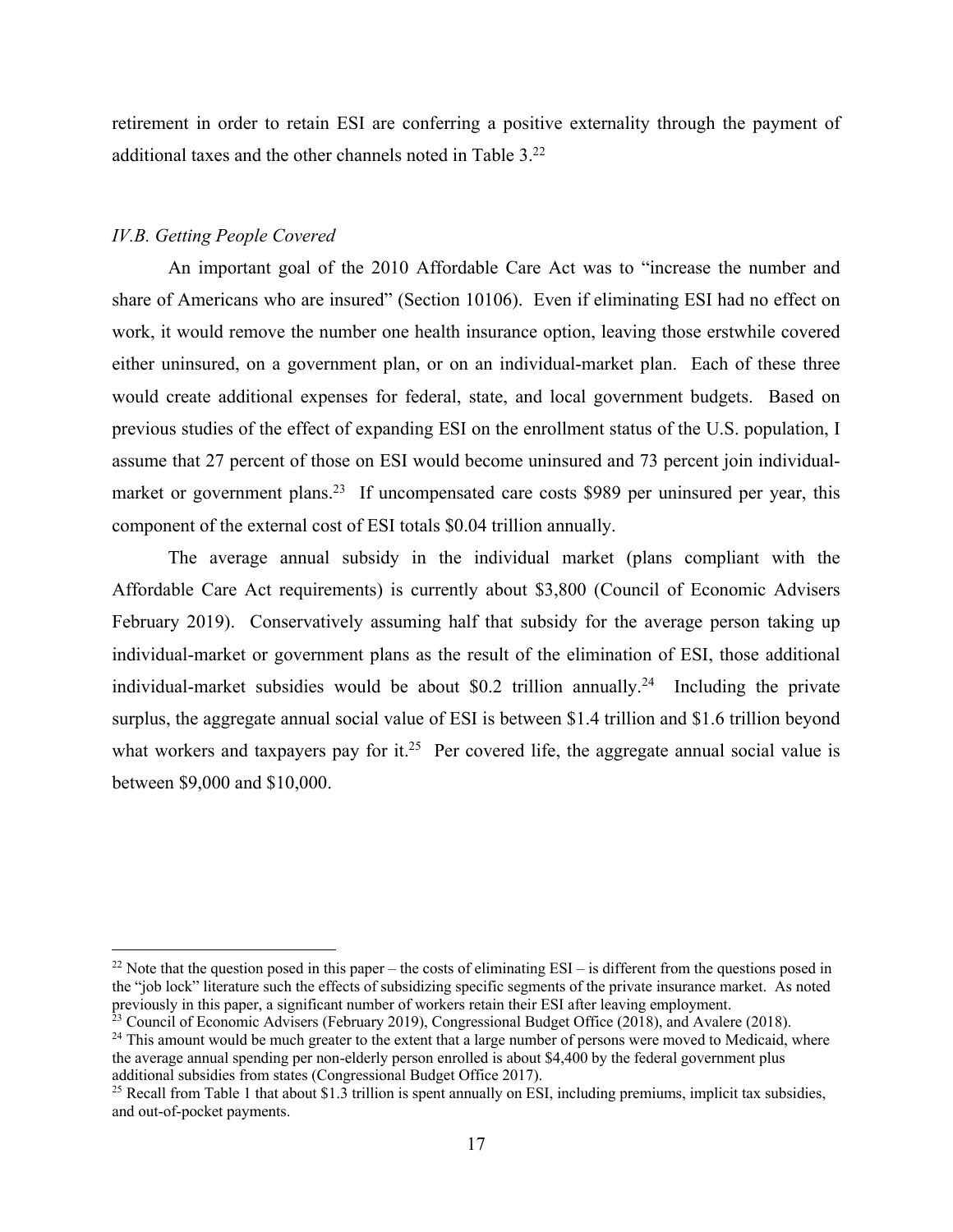## **V. Conclusions**

It has been said that employer-sponsored health insurance (ESI) is a persistent anachronism from World War II that needs to be phased out because it costs more than it is worth (A. E. Carroll 2017, Dolan 2018). But this ignores how easily ESI passes the market test. Its demand is strong even when it becomes more expensive. Revealed preference estimates suggest that workers value ESI 75 to 84 percent more than employers and employees together pay for it. This private surplus from ESI significantly exceeds the tax subsidy for ESI implicit in the exclusion of premiums from taxable income. The value of ESI is no surprise once we recognize the values of health, group purchasing, and strategies for improving health in the workplace.

Moreover, ESI has significant external value that likely more than justifies its implicit tax subsidy. It strongly encourages work in an economy where the large majority of value and tax revenue is created by work. It helps maintain a healthy population. ESI is a procompetitive force in healthcare markets that have become increasingly consolidated on the provider side. The alternatives to ESI – individual plans, government plans, and uninsured status – often involve more public subsidies than ESI does. These are reasons why the annual social value of ESI (net of its tax subsidy) per covered life may exceed \$10,000 beyond what it costs employers, employees, and taxpayers. In the aggregate, that is an annual surplus of at least \$1.6 trillion.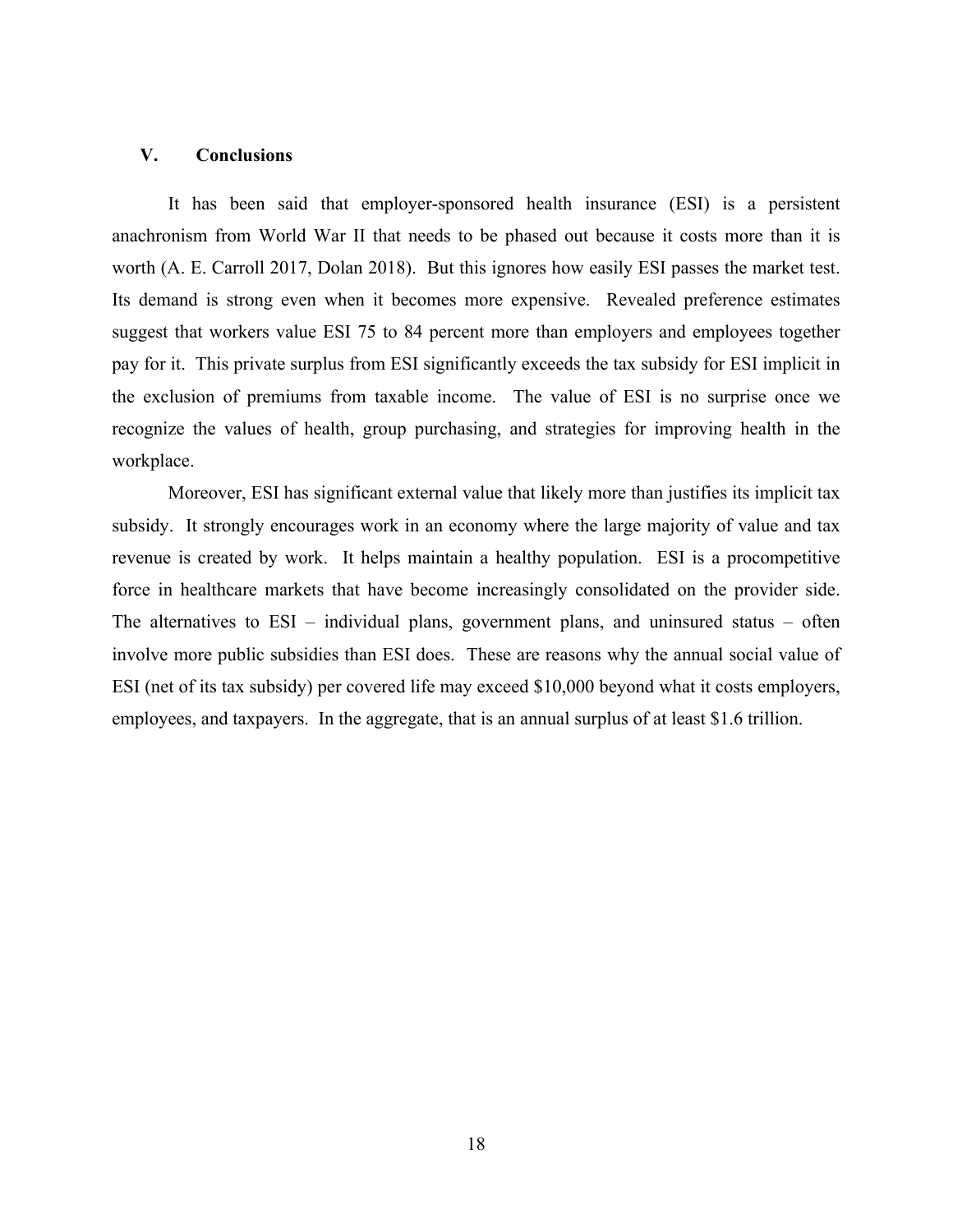# **VI. Appendix: Inferring Consumer Surplus from the Local Price Elasticity of Demand**

The purpose of this appendix is to provide the detailed calculus used to obtain the value private estimates shown in Table 1. Let *q* denote the aggregate quantity of ESI, *p* the price (net of subsidies), and  $u(q)$  denote the aggregate value to all q consumers. Consumer surplus is  $u(q)$ - *pq*. The inverse market demand (a.k.a. marginal value) curve is  $p = u'(q)$ . I normalize the baseline price, quantity, and expenditure to one, which means that  $u(1) - 1$  is baseline consumer surplus. Let  $\eta = -\frac{u'(1)}{u''(1)}$  denote the local baseline magnitude of the price elasticity of demand.

Two surplus functions, and therefore two demand functions, are used to calculate Table 1. The first "linear" case is:

$$
u(q) = q \frac{2(1+\eta) - q}{2\eta}, \qquad u(1) - 1 = \frac{1}{2\eta}
$$

$$
u'(q) = \frac{1+\eta - q}{\eta}
$$

$$
-\frac{u'(q)}{qu''(q)} = \eta \frac{u'(q)}{q}
$$

In this case the baseline surplus (as a ratio to baseline expenditure) is readily calculated from any empirical estimate of  $\eta$  by inverting it and dividing by two.

The second "log-logistic" case is

$$
u(q) = {}_{2}F_{1}\left(-\frac{1-s}{\eta}, \frac{s+\eta-1}{\eta}, 2-\frac{1-s}{\eta}, sq\right)q^{\frac{s+\eta-1}{\eta}}(1-s)^{-\frac{1-s}{\eta}}\frac{\eta}{s+\eta-1}
$$

$$
u'(q) = \left(\frac{1}{s} - 1\right)^{\frac{1-s}{\eta}}\left(\frac{s}{1-s}\right)^{\frac{1-s}{\eta}}
$$

$$
-\frac{u'(q)}{qu''(q)} = \eta \frac{1-sq}{1-s}
$$

where  ${}_2F_1$  is the Gaussian hypergeometric function and the parameter *s* satisfies  $s \in (1-\eta,1)$ . The marginal value curve  $u'(q)$  derived from the Gaussian hypergeometric function is a loglogistic demand curve, which does not have a choke point but it has a satiation point 1/*s*. Therefore, the baseline quantity is the fraction *s* of the maximum possible quantity. For this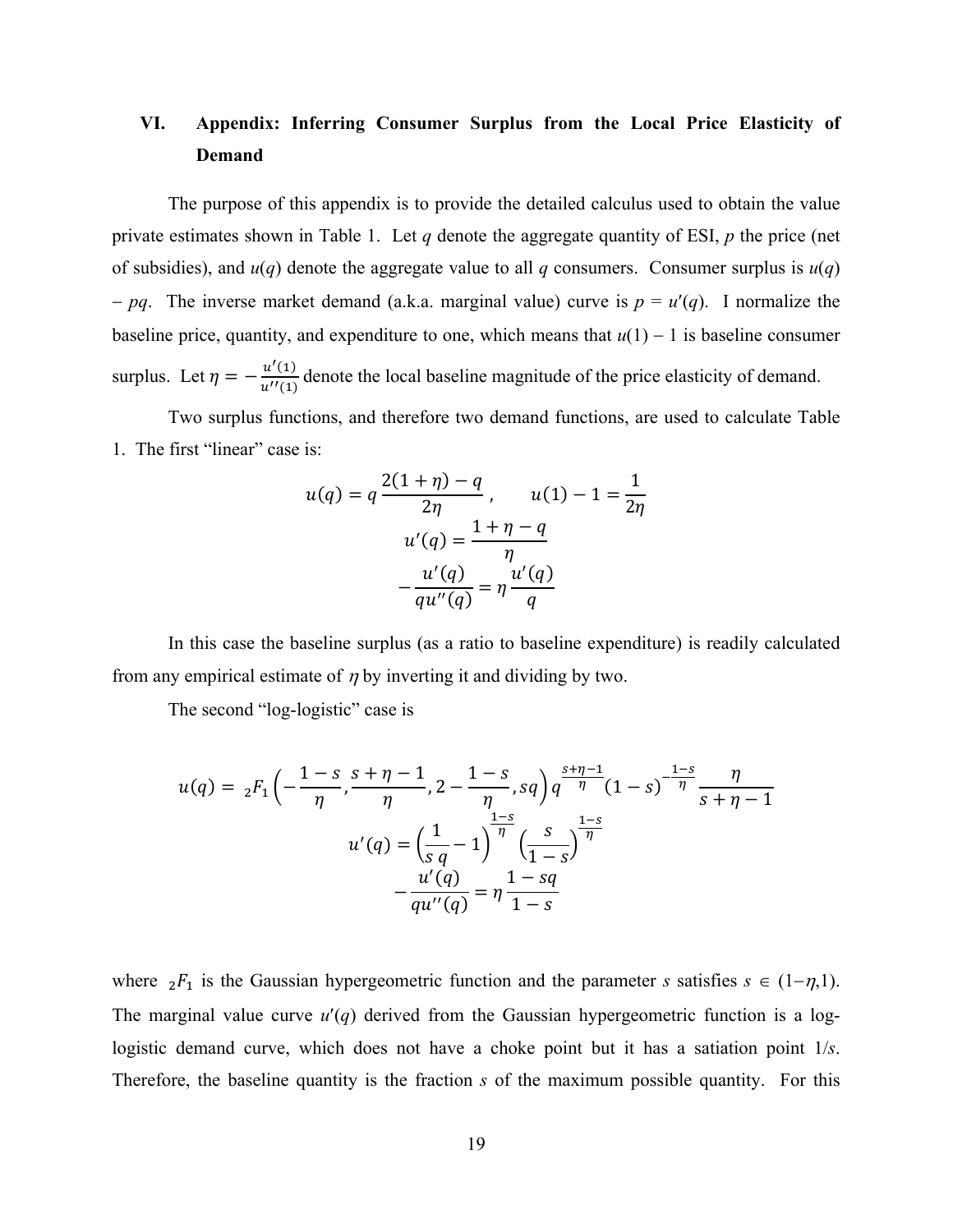reason, I calibrate *s* as the fraction of full-time employees that are covered by ESI.<sup>26</sup> Both the linear and log-logistic versions of the ESI demand curve  $u'(q)$  are graphed in Figure 1 for a value of  $\eta = 2/3$ .

<sup>&</sup>lt;sup>26</sup> Based on Carrol and Miller (2018), Long and Marquis (1999), and my own calculations from the CPS Merged Outgoing Rotation Groups, I estimate *s* = 0.833. Note that logistic demand curves are often interpreted as representing a market with consumer preferences distributed logistic, which is of interest in its own right and also as close approximation to the normal distribution.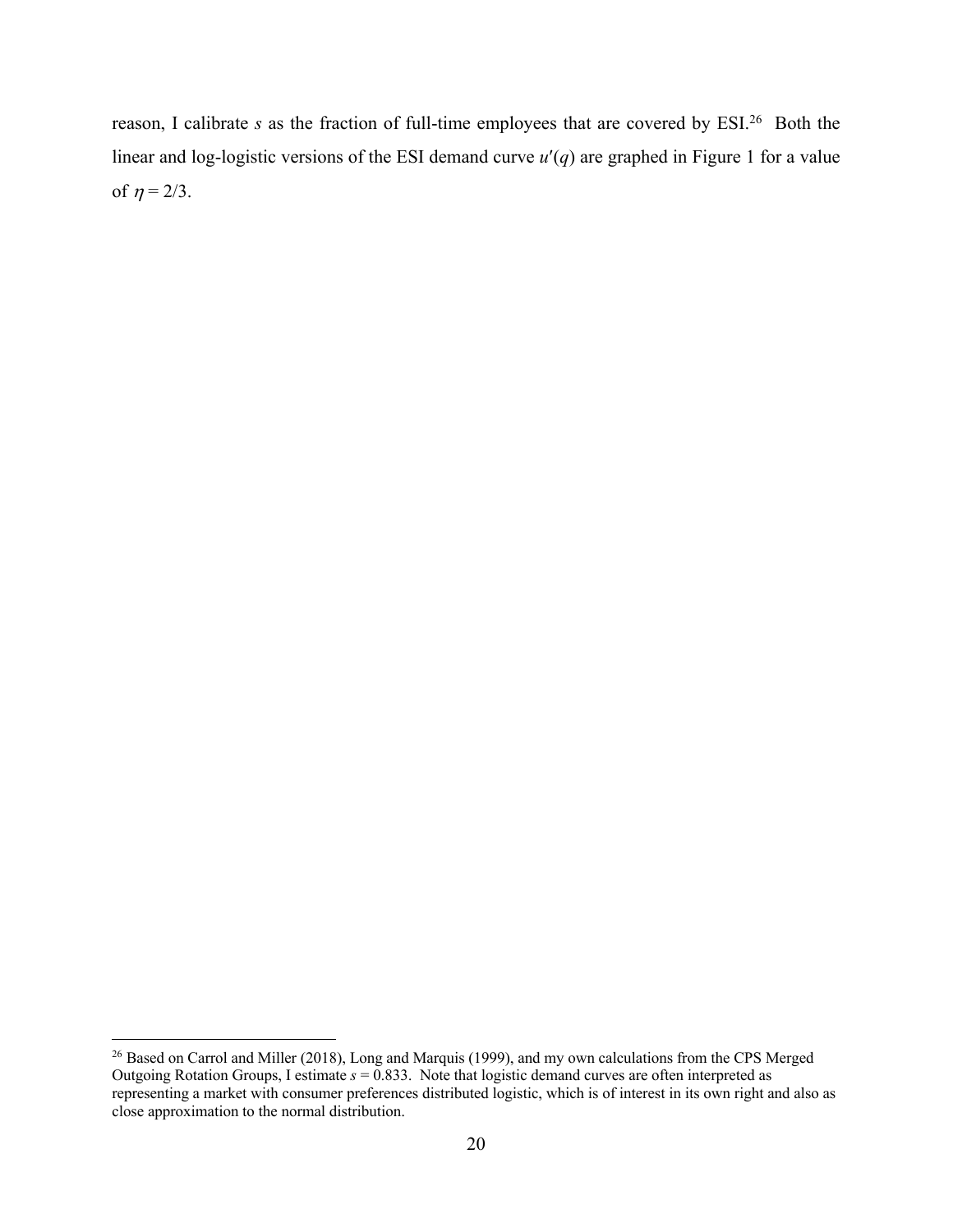# **Bibliography**

- Abaluck, Jason, and Jonathan Gruber. "Choice inconsistencies among the elderly: evidence from plan choice in the Medicare Part D program." *American Economic Review* 101 (2011): 1180–1210.
- Avalare. *Association Health Plans: Projecting the Impact of the Proposed Rule.* Washington, DC: Avalare, 2018.
- Besedeš, Tibor, Cary Deck, Sudipta Sarangi, and Mikhael Shor. "Reducing choice overload without reducing choices." *Review of Economics and Statistics* 97 (2015): 793–802.
- Black, Alexandra. "Five Reasons Employee Wellness Is Worth the Investment." *health.gov.* May 17, 2017. https://health.gov/news-archive/blog/2017/05/five-reasons-employee-wellnessis-worth-the-investment/index.html.
- Buchmueller, Thomas, Colleen Carey, and Helen G. Levy. "Will Employers Drop Health Insurance Coverage Because Of The Affordable Care Act?" *Health Affairs* 32, no. 9 (September 2013): 1522-30.
- Bundorf, M. Kate, Jonathan Levin, and Neale Mahoney. "Pricing and welfare in health plan choice." *American Economic Review* 102 (2012): 3214–48.
- Carroll, Aaron E. "The Real Reason the U.S. Has Employer-Sponsored Health Insurance." *New York Times*, September 7, 2017.
- Carroll, William A., and G. Edward Miller. *Differences in Health Insurance Coverage between Part-Time and Full-Time Private-Sector Workers, 2005 and 2015.* Washington, DC: Agency for Healthcare Research and Quality, 2018.
- Case, Anne, and Angus Deaton. "Mortality and morbidity in the 21st century." *Brookings papers on economic activity* 2017 (2017): 397–476.
- Centers for Disease Control and Prevention. "Long-Haul Truck Drivers." *cdc.gov.* 2018b. https://www.cdc.gov/niosh/topics/truck/health.html.
- —. "Workplace Health in America 2017." *cdc.gov.* 2018a. https://www.cdc.gov/workplacehealthpromotion/data-surveillance/docs/2017-Workplace-Health-in-America-Summary-Report-FINAL-updated-508.pdf.
- —. "Workplace Health Model." *cdc.gov.* May 13, 2016. https://www.cdc.gov/workplacehealthpromotion/model/index.html (accessed August 2020).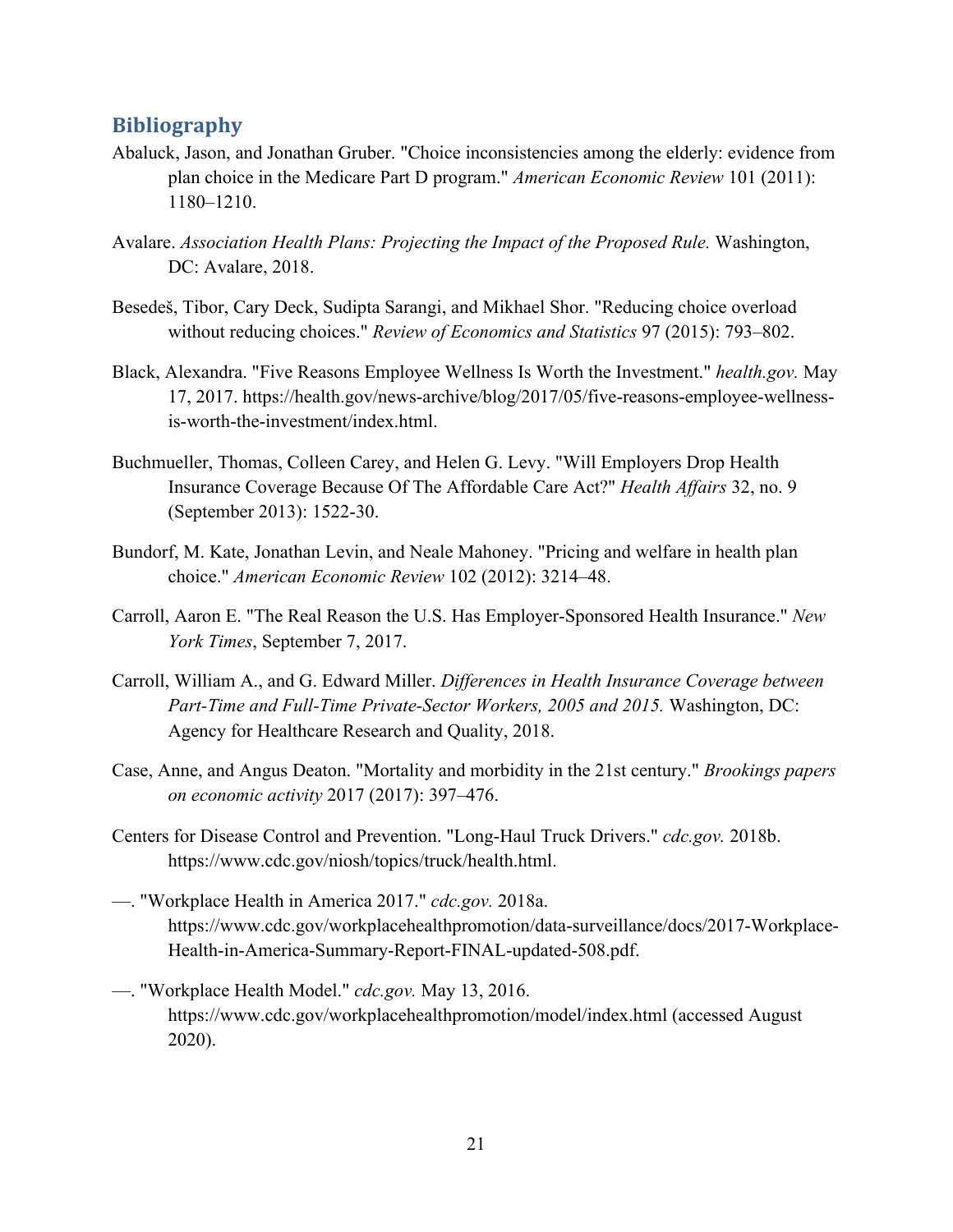- Centers for Medicare & Medicaid Services. "Medicare Telemedicine Health Care Provider Fact Sheet." *cms.gov.* March 17, 2020. https://www.cms.gov/newsroom/fact-sheets/medicaretelemedicine-health-care-provider-fact-sheet.
- Cigna. "cigna.com." *Coronavirus (COVID-19) Information for Employers and Brokers.* August 11, 2020. https://www.cigna.com/coronavirus/employers (accessed August 2020).
- Congressional Budget Office. "CBO's Health Insurance Simulation Model: A Technical Description." *CBO Background Paper*, October 2007.
- —. "Federal Subsidies for Health Insurance Coverage for People Under Age 65: 2018 to 2028." *Congressional Budget Office.* May 23, 2018. https://www.cbo.gov/publication/53826.
- Congressional Budget Office. *Health Insurance Subsidies in 2017 for People Under Age 65.* Washington, DC: Congressional Budget Office, 2017.
- Cooper, Zack, Stuart V. Craig, Martin Gaynor, and John Van Reenen. "The price ain't right? Hospital prices and health spending on the privately insured." *The Quarterly Journal of Economics* 134 (2019): 51–107.
- Council of Economic Advisers. *Deregulating Health Insurance Markets: Value to Market Participants.* Executive Office of the President, February 2019.
- Council of Economic Advisers. *Economic Report of the President.* Executive Office of the President, February 2020.
- Council of Economic Advisers. *Economic Report of the President.* Executive Office of the President, March 2019.
- Dahlby, Bev. *The marginal cost of public funds: Theory and applications.* Cambridge, MA: MIT press, 2008.
- Dolan, Ed. "What's Wrong with Employer Sponsored Health Insurance." *niskanencenter.org.* November 6, 2018. https://www.niskanencenter.org/whats-wrong-with-employersponsored-health-insurance/ (accessed August 2020).
- Economic Policy Institute. "12 million people have likely lost employer-sponsored health insurance since February." *epi.org.* August 26, 2020. https://www.epi.org/press/12 million-people-have-likely-lost-employer-sponsored-health-insurance-since-februarypolicymakers-should-work-to-delink-jobs-and-access-to-insurance-coverage-byexpanding-public-options/.
- Gallen, Trevor S., and Casey B. Mulligan. "Wedges, Labor Market Behavior, and Health Insurance Coverage." *National Tax Journal* 71, no. 1 (March 2018): 75-120.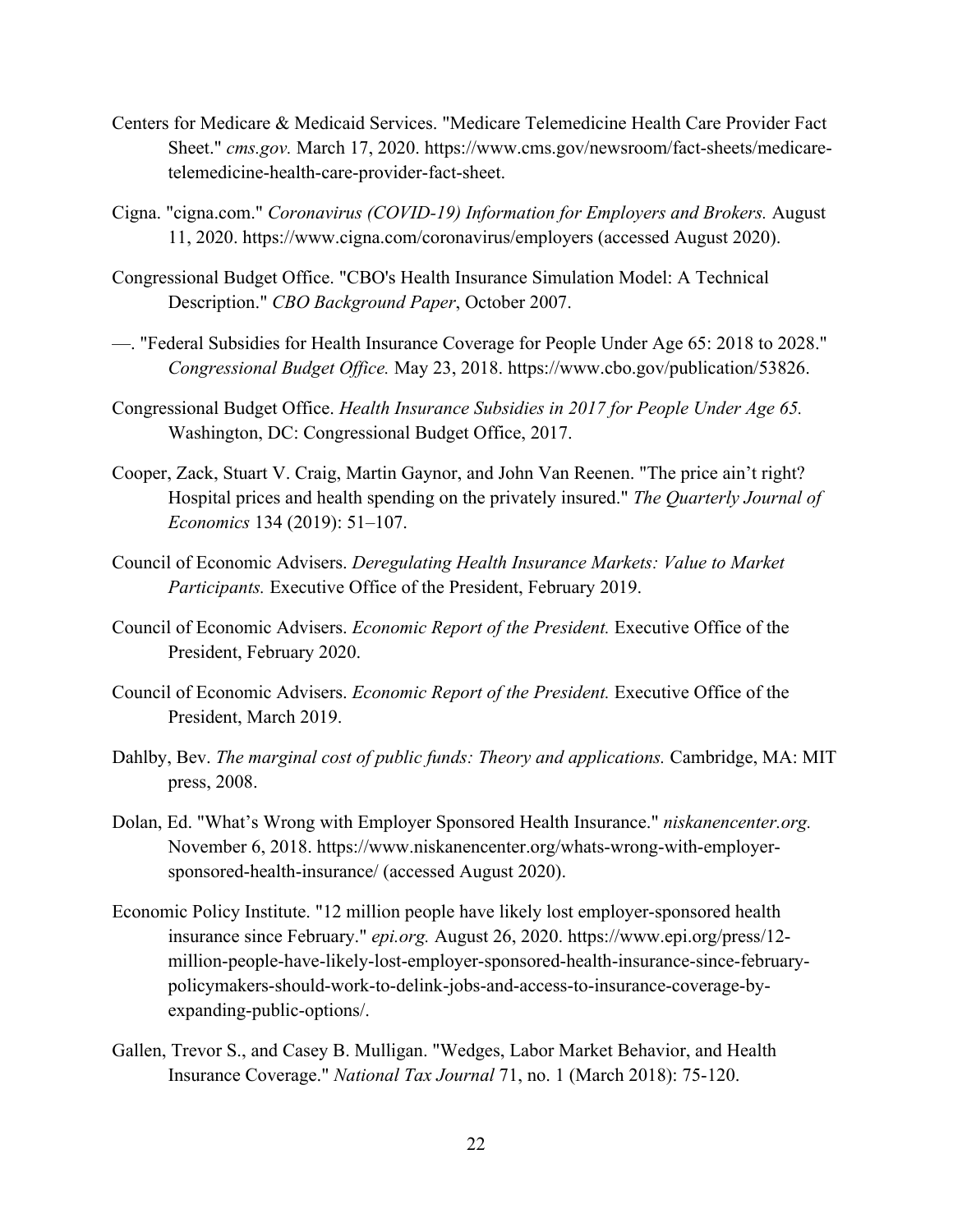- Goldman, Dana P., Anupam B. Jena, Darius N. Lakdawalla, Jennifer L. Malin, Jesse D. Malkin, and Eric Sun. "The value of specialty oncology drugs." *Health services research* 45 (2010): 115–132.
- Gravelle, Jane. *The Excise Tax on High-Cost Employer-Sponsored Health Insurance: Estimated Economic and Market Effects.* Washington, DC: Congressional Research Service, 2017.
- Gruber, Jonathan, and Michael Lettau. "How elastic is the firm's demand for health insurance?" *Journal of Public Economics* 88 (2004): 1273–1293.
- Hackmann, Martin B., Jonathan T. Kolstad, and Amanda E. Kowalski. "Adverse selection and an individual mandate: When theory meets practice." *American Economic Review* 105 (2015): 1030–66.
- Hall, Robert E., and Charles I. Jones. "The value of life and the rise in health spending." *The Quarterly Journal of Economics* (MIT Press) 122 (2007): 39–72.
- Henry J. Kaiser Family Foundation. "Health Insurance Coverage of the Total Population." *kff.org.* 2020. https://www.kff.org/other/state-indicator/totalpopulation/?dataView=1&currentTimeframe=0&sortModel=%7B%22colId%22:%22Loc ation%22,%22sort%22:%22asc%22%7D (accessed August 2020).
- Houthakker, H. S. "Revealed preference and the utility function." *Economica* 17 (May 1950): 159-174.
- Howard, David H. "Adverse effects of prohibiting narrow provider networks." *N Engl J Med* 371 (2014): 591–593.
- Jaffe, Sonia, Robert Minton, Casey B. Mulligan, and Kevin M. Murphy. *Chicago Price Theory.* Princeton University Press (ChicagoPriceTheory.com), 2019.
- Kahneman, Daniel. *Thinking, fast and slow.* Macmillan, 2011.
- Klein, Benjamin, and Kevin M. Murphy. "Exclusive dealing intensifies competition for distribution." *Antitrust LJ* 75 (2008): 433.
- Kling, Jeffrey R., Sendhil Mullainathan, Eldar Shafir, Lee Vermeulen, and Marian V. Wrobel. "Misperception in choosing Medicare drug plans." *Unpublished manuscript*, 2008.
- Koo, Anthony Y. C. "An empirical test of revealed preference theory." *Econometrica: Journal of the Econometric Society*, 1963: 646–664.
- Lazear, Edward P. "Why is there mandatory retirement?" *Journal of political economy* 87 (1979): 1261–1284.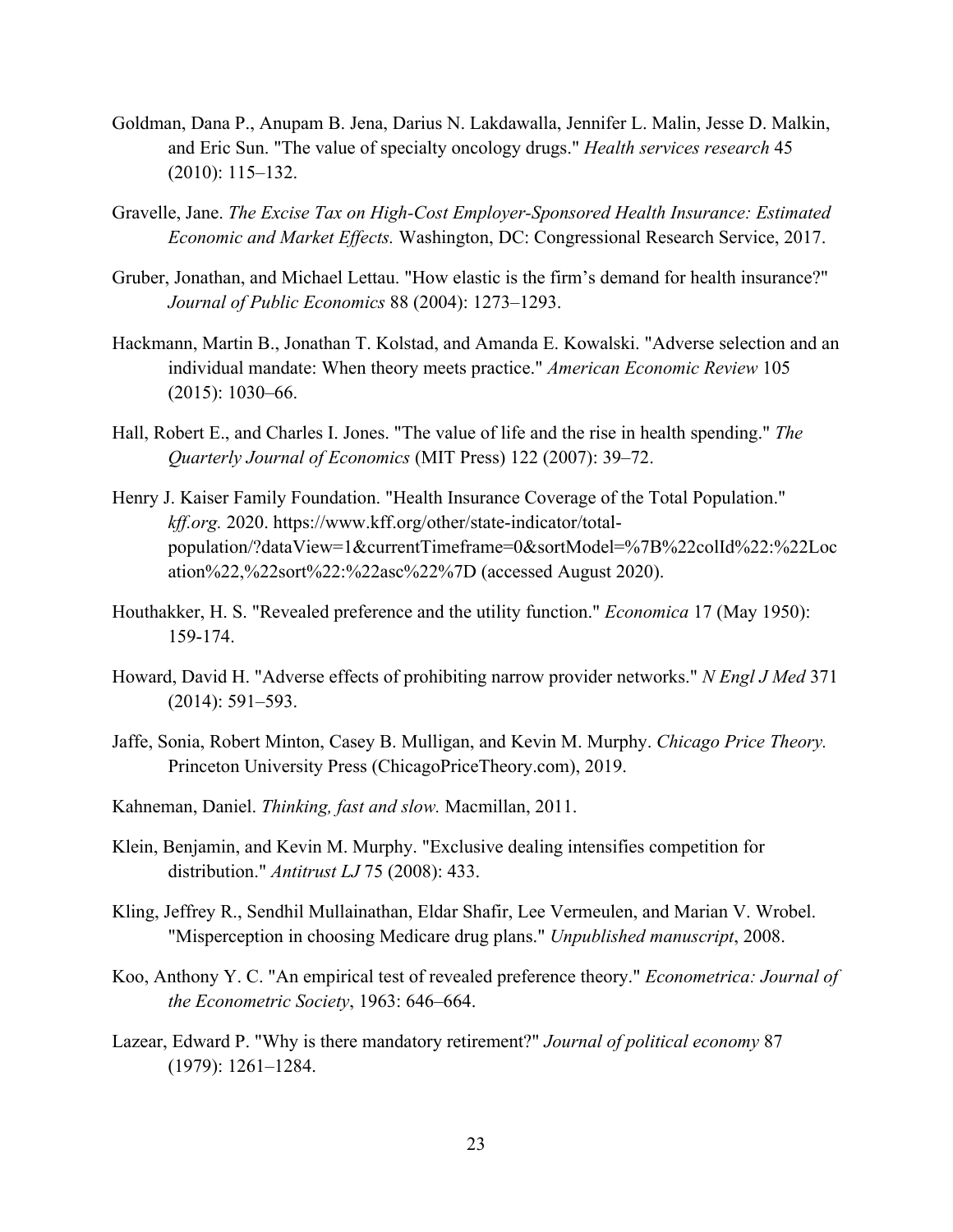- Leminen, Aapeli, Markku Tykkyläinen, and Tiina Laatikainen. "Self-monitoring induced savings on type 2 diabetes patients' travel and healthcare costs." *International journal of medical informatics* 115 (2018): 120–127.
- Long, Stephen H., and M. Susan Marquis. "Comparing Employee Health Benefits In The Public And Private Sectors, 1997: The benefits of government workers stack up well against those in the private sector, and government workers are more likely to be offered health insurance at work." *Health Affairs* 18 (1999): 183–193.
- Lui, Su, and Deborah Chollet. *Price and Income Elasticity of the Demand for Health Insurance and Health Care Services: A Critical Review of the Literature.* Washington, DC: Mathematica Policy Research, Inc., 2006.
- Mahoney, Neale. "Bankruptcy as implicit health insurance." *American Economic Review* 105 (2015): 710–46.
- Mehrotra, Ateev, Michael Chernew, David Linetsky, Hilary Hatch, David Cutler, and Eric C. Schneider. "The Impact of the COVID-19 Pandemic on Outpatient Visits: Changing Patterns of Care in the Newest COVID-19 Hot Spots." *commonwealthfund.org.* August 13, 2020. https://www.commonwealthfund.org/publications/2020/aug/impact-covid-19 pandemic-outpatient-visits-changing-patterns-care-newest.
- Mercatus Center at George Mason University. "Summary of Interesting Findings in the ACA Small Business Survey." *mercatus.org.* June 2017. https://www.mercatus.org/system/files/mercatus-summary-findings-aca-survey-v1.pdf (accessed June 28, 2017).
- Mulligan, Casey B. *Side Effects and Complications: The Economic Consequences of Health-care Reform.* Chicago: University of Chicago Press, 2015.
- Murphy, Kevin M., and Robert H. Topel. "The value of health and longevity." *Journal of political Economy* (The University of Chicago Press) 114 (2006): 871–904.
- Murphy, Kevin M., Edward A. Snyder, and Robert H. Topel. "Competitive discounts and antitrust policy." *The Oxford Handbook of International Antitrust Economics, Volume 2*, 2014: 89.
- Murray, Charles. *Coming Apart: The State of White America, 1960-2010.* New York: Crown Publishing Group, 2012.
- Nesbitt, Thomas S., Donald M. Hilty, Christina A. Kuenneth, and Allan Siefkin. "Development of a telemedicine program: a review of 1,000 videoconferencing consultations." *Western Journal of Medicine* 173 (2000): 169.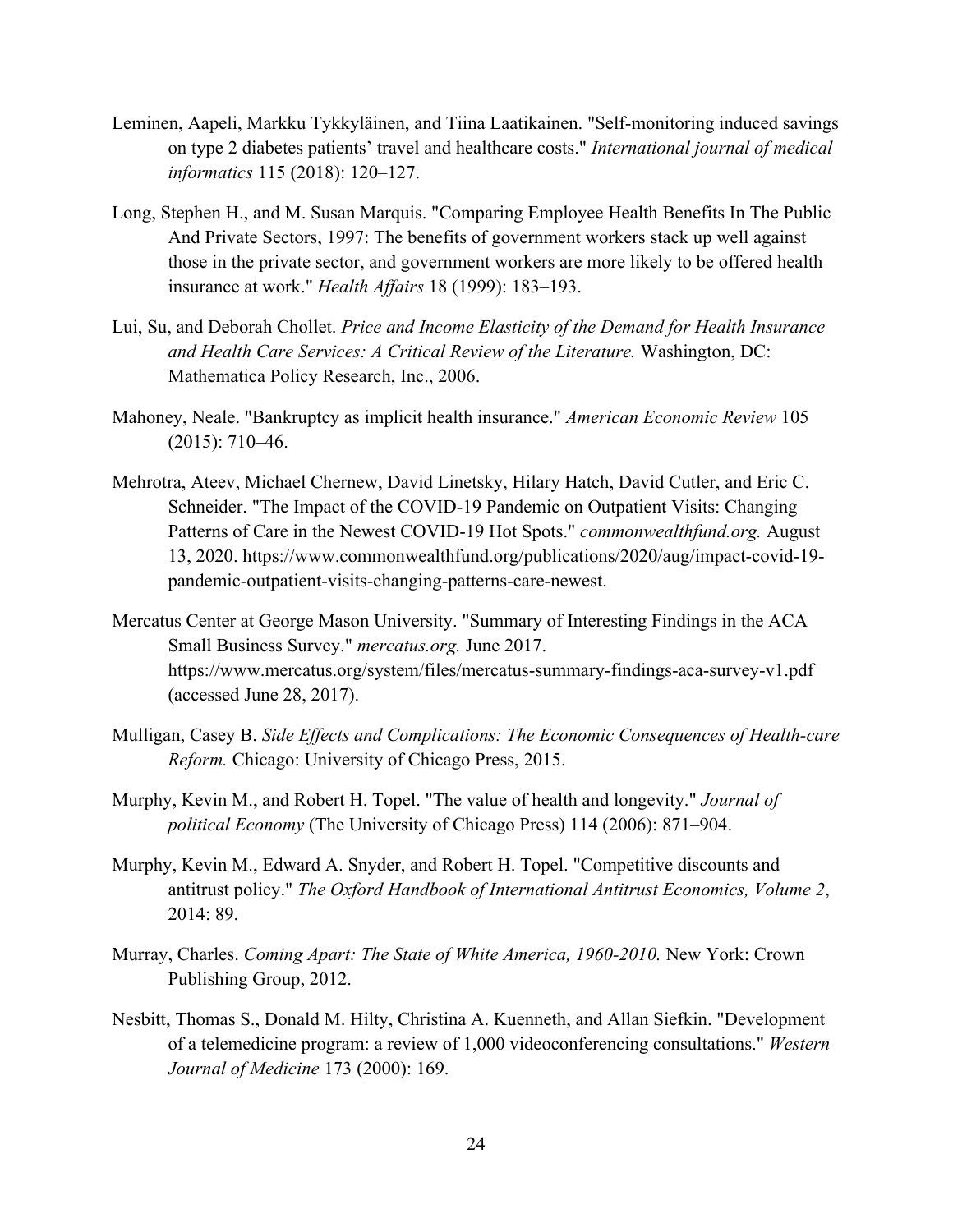- Office of Management and Budget. "Circular A-4: Regulatory Analysis." (OMB, Office of Information and Regulatory Affairs) 2003.
- Office of Management and Budget. "Circular A-94: Guidelines and Discount Rates for Benefit-Cost Analysis of Federal Programs." (OMB, Office of Information and Regulatory Affairs) 1992.
- —. "Marginal Excess Tax Burden as a Potential Cost Under E.O. 13771." *regulations.gov.* 2019. https://www.regulations.gov/document?D=OMB-2017-0002-0055.
- Philipson, Tomas, Michael Eber, Darius N. Lakdawalla, Mitra Corral, Rena Conti, and Dana P. Goldman. "An analysis of whether higher health care spending in the United States versus Europe is 'worth it'in the case of cancer." *Health Affairs* 31 (2012): 667–675.
- Remler, Dahlia K., Joshua Graff Zivin, and Sherry A. Glied. "Modeling Health Insurance Expansions: Effects of Alternate Approaches." *Journal of Policy Analysis and Management* 23, no. 2 (January 2004): 291-313.
- Rhodes, Andrew, Patrick Ferdinande, Hans Flaatten, Bertrand Guidet, Philipp G. Metnitz, and Robert P. Moreno. "The variability of critical care bed numbers in Europe." *Intensive care medicine* (Springer) 38 (2012): 1647–1653.
- Roehrig, Charles. *The impact of prescription drug rebates on health plans and consumers.* Washington: Altarum, 2018.
- Samuelson, Paul A. "A Note on the Pure Theory of Consumer's Behavior." *Economica* 5, no. 17 (February 1938): 61-71.
- Sandel, Michael J. "Populism, liberalism, and democracy." *Philosophy & Social Criticism* (SAGE Publications Sage UK: London, England) 44 (2018): 353–359.
- Thaler, Richard H., and Cass R. Sunstein. *Nudge: Improving decisions about health, wealth, and happiness.* Penguin, 2009.
- "The Patient Protection and Affordable Care Act." Public Law 148, March 23, 2010.
- U.S. Department of Health and Human Services. "Reforming America's Healthcare System Through Choice and Competition." *hhs.gov.* 2018. https://www.hhs.gov/sites/default/files/Reforming-Americas-Healthcare-System-Through-Choice-and-Competition.pdf.
- U.S. Department of Treasury, Office of Tax Analysis. "Tax Expenditures, Fiscal Year 2020." October 2018.